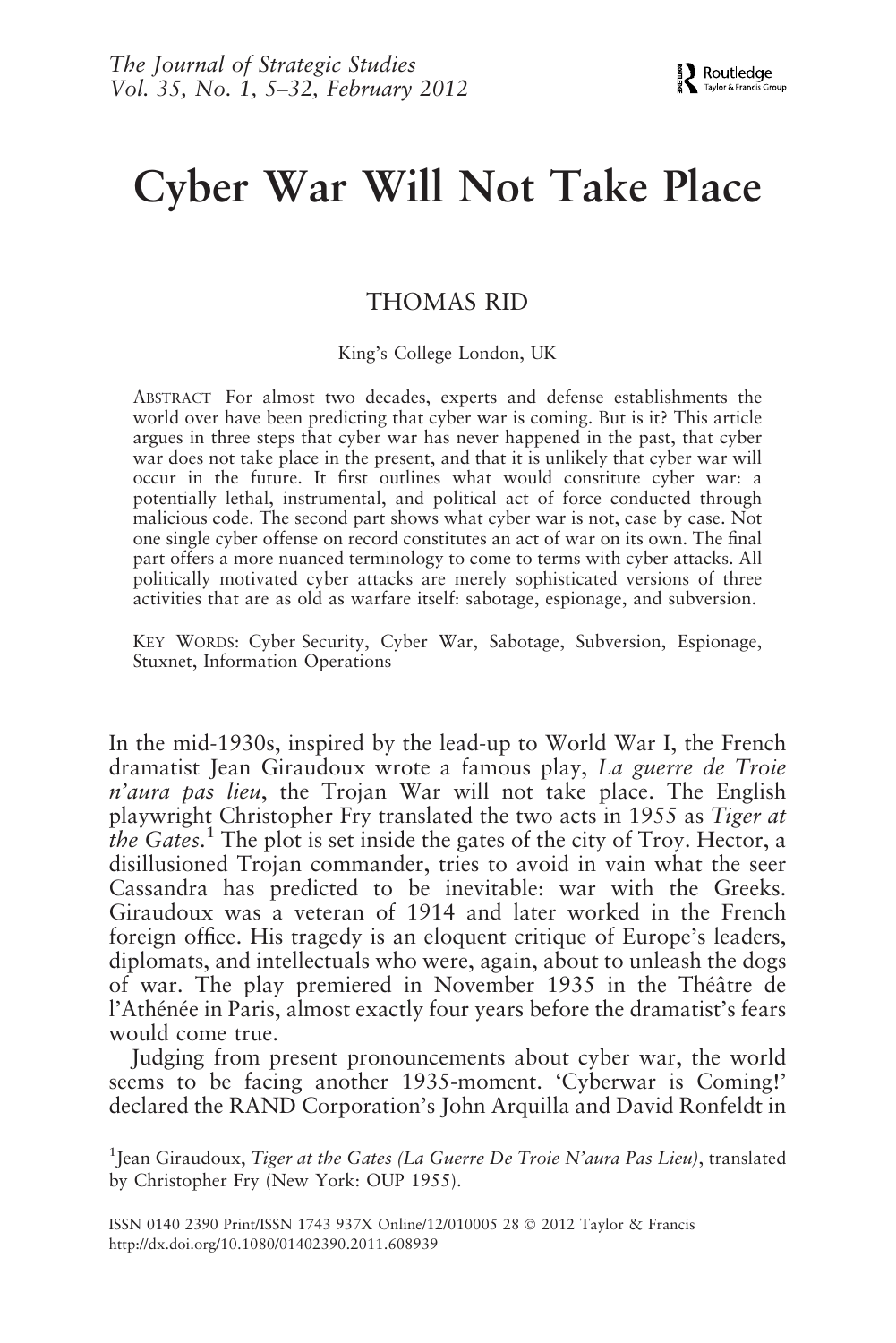1993.<sup>2</sup> It took a while for the establishment to catch on. 'Cyberspace is a domain in which the Air Force flies and fights', announced Michael Wynne, a US Air Force Secretary, in 2006. Four years later the Pentagon leadership joined in. 'Although cyberspace is a man-made domain', wrote William Lynn, America's Deputy Secretary of Defense, in a 2010 Fo*reign Affairs* article, it has become 'just as critical to military operations as land, sea, air, and space'.<sup>3</sup> In the same year, Richard Clarke, the White House's former cyber tsar, invoked calamities of a magnitude that make 9/11 pale in comparison and urged taking a number of measures 'simultaneously and now to avert a cyber war disaster'.<sup>4</sup> In February 2011, then-Central Intelligence Agency Director Leon Panetta warned the House Permanent Select Committee on Intelligence: 'The next Pearl Harbor could very well be a cyber attack.'<sup>5</sup> That year a highly sophisticated computer worm may have significantly damaged the Iranian nuclear enrichment program at Natanz. One much-noted investigative article in Vanity Fair concluded that the event foreshadowed the destructive new face of twenty-first century warfare, 'Stuxnet is the Hiroshima of cyber-war.'6

But is it? Are the Cassandras of cyber warfare on the right side of history? Is cyber war really coming? This article argues that cyber war will not take place. That statement does not come with a Giraudouxian twist and irony. It is meant literally – as a statement about the past, the present, and the likely future: Cyber war has never happened in the past. Cyber war does not take place in the present. And it is highly unlikely that cyber war will occur in the future. Instead, all past and present political cyber attacks are merely sophisticated versions of three activities that are as old as warfare itself: subversion, espionage, and sabotage. That is improbable to change in the years ahead.

The argument is presented in three steps. The first part outlines what cyber war is. Any attempt to answer the question of cyber war has to start conceptually. An offensive act has to meet certain criteria in order to qualify as an act of war. Any act of war has to have the potential to be lethal; it has to be instrumental; and it has to be political. The second part outlines what cyber war is not, case-by-case. Not one single past cyber offense, neither a minor nor a major one, constitutes an act of war on its own. This finding raises an immediate question, what these

<sup>&</sup>lt;sup>2</sup>John Arquilla and David Ronfeldt, 'Cyberwar is Coming!', Comparative Strategy 12/2 (1993), 141 65.

<sup>&</sup>lt;sup>3</sup>William J. Lynn, 'Defending a New Domain', *Foreign Affairs 89/5* (2010), 101.<br><sup>4</sup>Richard A. Clarke, and Bobert K. Knake, *Cyber War* (New York: Ecco 2010).

<sup>&</sup>lt;sup>4</sup>Richard A. Clarke, and Robert K. Knake, Cyber War (New York: Ecco 2010), 261. <sup>5</sup>Lisa Daniel, 'Panetta: Intelligence Community Needs to Predict Uprisings', American Forces Press Service, 11 Feb. 2011.

<sup>&</sup>lt;sup>6</sup>Michael Joseph Gross, 'A Declaration of Cyber War', Vanity Fair, April 2011.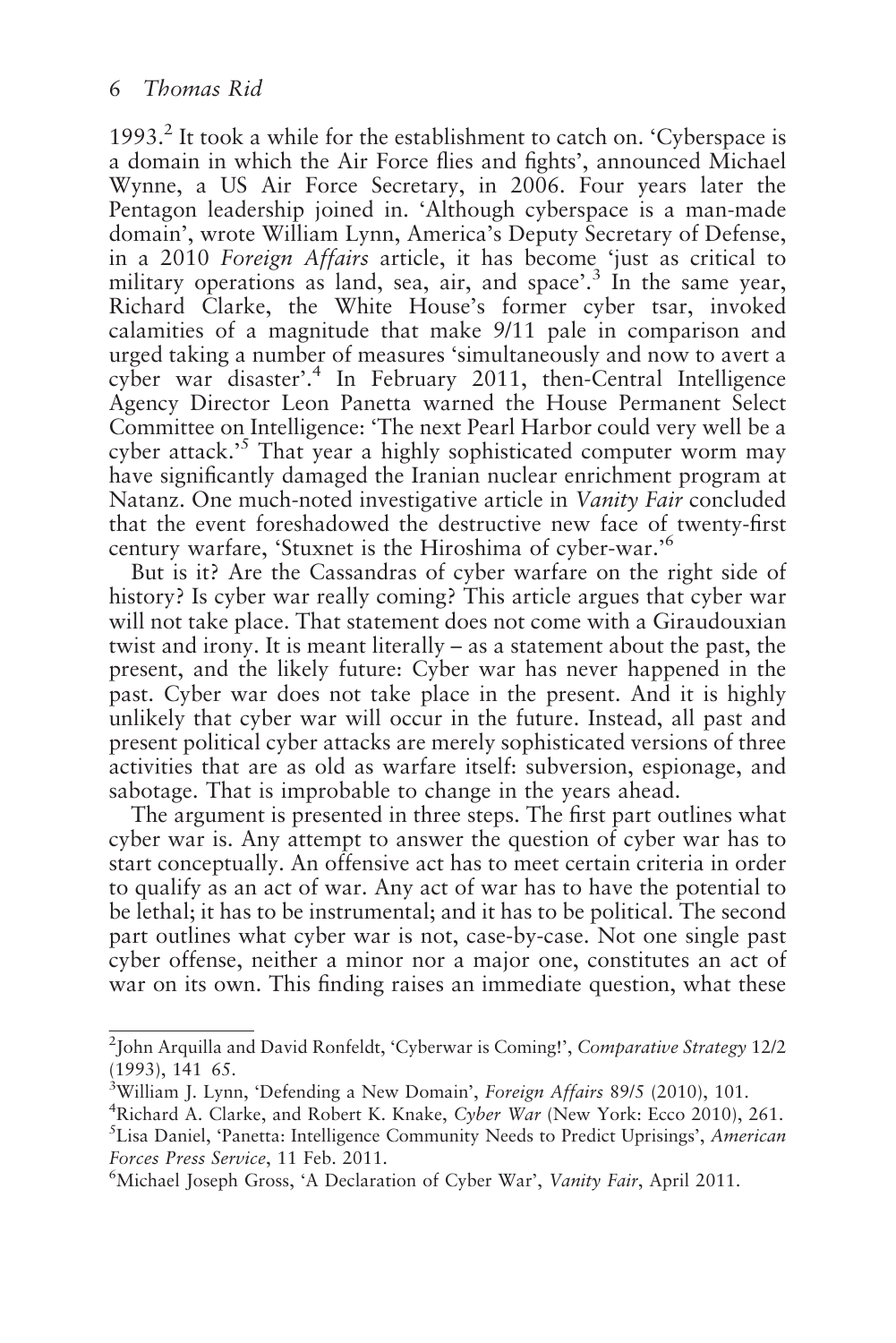events actually are, if they are not war. The final part therefore constructively offers a more nuanced terminology to come to terms with cyber attacks. Political offenses – events between apolitical crime on the one end of the spectrum and real war on the other end – may have the aim of subverting, spying, or sabotaging. All cyber offenses of the past and current years fall into these three classes of activities. The article concludes by pointing out trends, risks, and recommendations.

#### What is Cyber War?

Clausewitz still offers the most concise concept of war. It has three main elements. Any aggressive or defensive action that aspires to be a stand-alone act of war, or may be interpreted as such, has to meet all three criteria. Past cyber attacks do not.

The first element is war's violent character. 'War is an act of force to compel the enemy to do our will', wrote Carl von Clausewitz on the first page of On  $\overset{\cdot}{W}ar. ^7$  All war, pretty simply, is violent. If an act is not potentially violent, it is not an act of war. Then the term is diluted and degenerates to a mere metaphor, as in the 'war' on obesity or the 'war' on cancer. A real act of war is always potentially or actually lethal, at least for some participants on at least one side. Unless physical violence is stressed, war is a hodgepodge notion, to paraphrase Jack Gibbs.<sup>8</sup> In Clausewitz's thinking, violence is the pivotal point of all war. Both enemies – he usually considered two sides – would attempt to escalate violence to the extreme, unless tamed by friction, imponderables, and politics.

The second element highlighted by Clausewitz is war's instrumental character. An act of war is always instrumental. To be instrumental, there has to be a means and an end. Physical violence or the threat of force is the *means*. The *end* is to force the enemy to accept the offender's will. Such a definition is 'theoretically necessary', Clausewitz

<sup>&</sup>lt;sup>7</sup>Carl von Clausewitz, Vom Kriege (Berlin: Ullstein 1832, 1980), 27.<br><sup>8</sup>One of the most creative and important theoreticians of determines

<sup>&</sup>lt;sup>8</sup>One of the most creative and important theoreticians of deterrence, Jack Gibbs, once pointed out that fear and the threat of force are integral ingredients of deterrence, 'Unless threat and fear are stressed, deterrence is a hodgepodge notion.' Jack P. Gibbs, 'Deterrence Theory and Research', in Gary Melton, Laura Nader and Richard A. Dienstbier (eds), Law as a Behavioral Instrument (Lincoln: Univ. of Nebraska Press 1986), 87.

<sup>&</sup>lt;sup>9</sup>Thomas Mahnken, in a useful conceptual appraisal of cyber war, also uses Clausewitz's definition of war as violent, political, and 'interactive', and argues that the basic nature of war was neither fundamentally altered by the advent of nuclear weapons nor by cyber attack. Thomas G. Mahnken, 'Cyber War and Cyber Warfare', in Kristin Lord and Travis Sharp (eds), America's Cyber Future: Security and Prosperity in the Information Age, Vol. 2 (Washington DC: CNAS 2011), 53 62.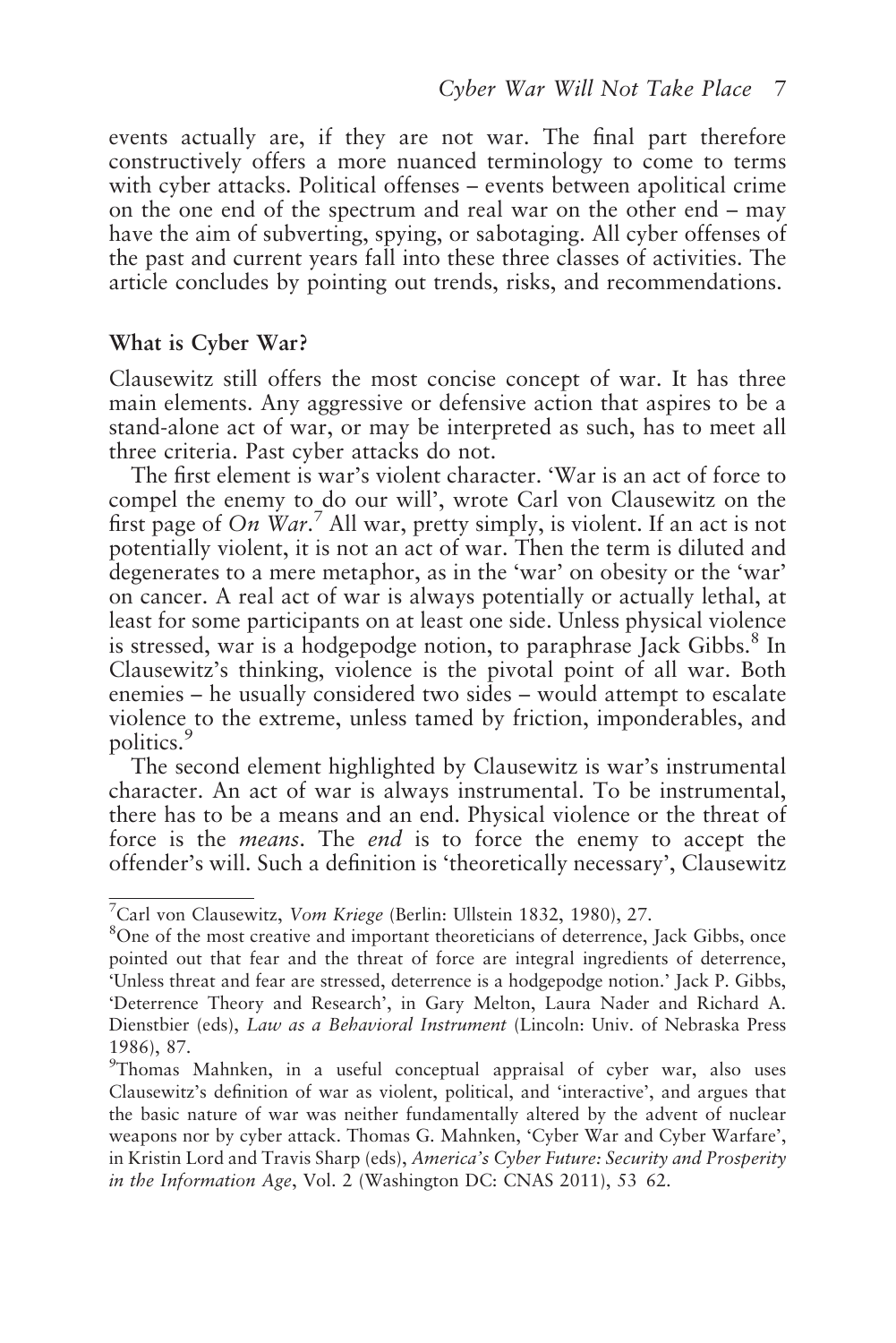argued.<sup>10</sup> To achieve the end of war, one opponent has to be rendered defenseless. Or, to be more precise: the opponent has to be brought into a position, against his will, where any change of that position brought about by the continued use of arms would bring only more disadvantages for him, at least in that opponent's view. Complete defenselessness is only the most extreme of those positions. Both opponents use violence in this instrumental way, shaping each other's behavior, giving each other the law of action, in the words of the Prussian philosopher of war.11 The instrumental use of means takes place on tactical, operational, strategic, and political levels. The higher the order of the desired goal, the more difficult it is to achieve. As Clausewitz put it, in the slightly stilted language of his time: 'The purpose is a political intention, the means is war; never can the means be understood without the purpose.<sup>12</sup> This leads to another central feature of war.

The third element that Clausewitz identified is war's political nature. An act of war is always political. The objective of battle, to 'throw' the enemy and to make him defenseless, may temporarily blind commanders and even strategists to the larger purpose of war. War is never an isolated act. War is never only one decision. In the real world, war's larger purpose is always a political purpose. It transcends the use of force. This insight was captured by Clausewitz's most famous phrase, 'War is a mere continuation of politics by other means.'<sup>13</sup> To be political, a political entity or a representative of a political entity, whatever its constitutional form, has to have an intention, a will. That intention has to be articulated. And one side's will has to be transmitted to the adversary at some point during the confrontation (it does not have to be publicly communicated). Any violent act and its larger political intention also has to be attributed to one side at some point during the confrontation. History does not know acts of war without eventual attribution.

One modification is significant before applying these criteria to cyber offenses. A pivotal element of any warlike action remains the 'act of force'. That act of force is usually rather compact and dense, even when its components are analyzed in detail. In most armed confrontations, be they conventional or unconventional, the use of force is more or less straightforward: it may be an F-16 striking targets from the air, artillery

<sup>&</sup>lt;sup>10</sup>Clausewitz, *Vom Kriege*, 29.<br><sup>11</sup>'[Der Gegner] gibt mir das Gesetz, wie ich es ihm gebe', ibid., 30.<br><sup>12</sup>Ibid., 35. <sup>13</sup>In *Vom Kriege*, Clausewitz uses similar phrases a few times. This quote is a translation of the heading of Book 1, Chapter 24, 'Der Krieg ist einer bloße Fortsetzung der Politik mit anderen Mitteln', ibid., 44.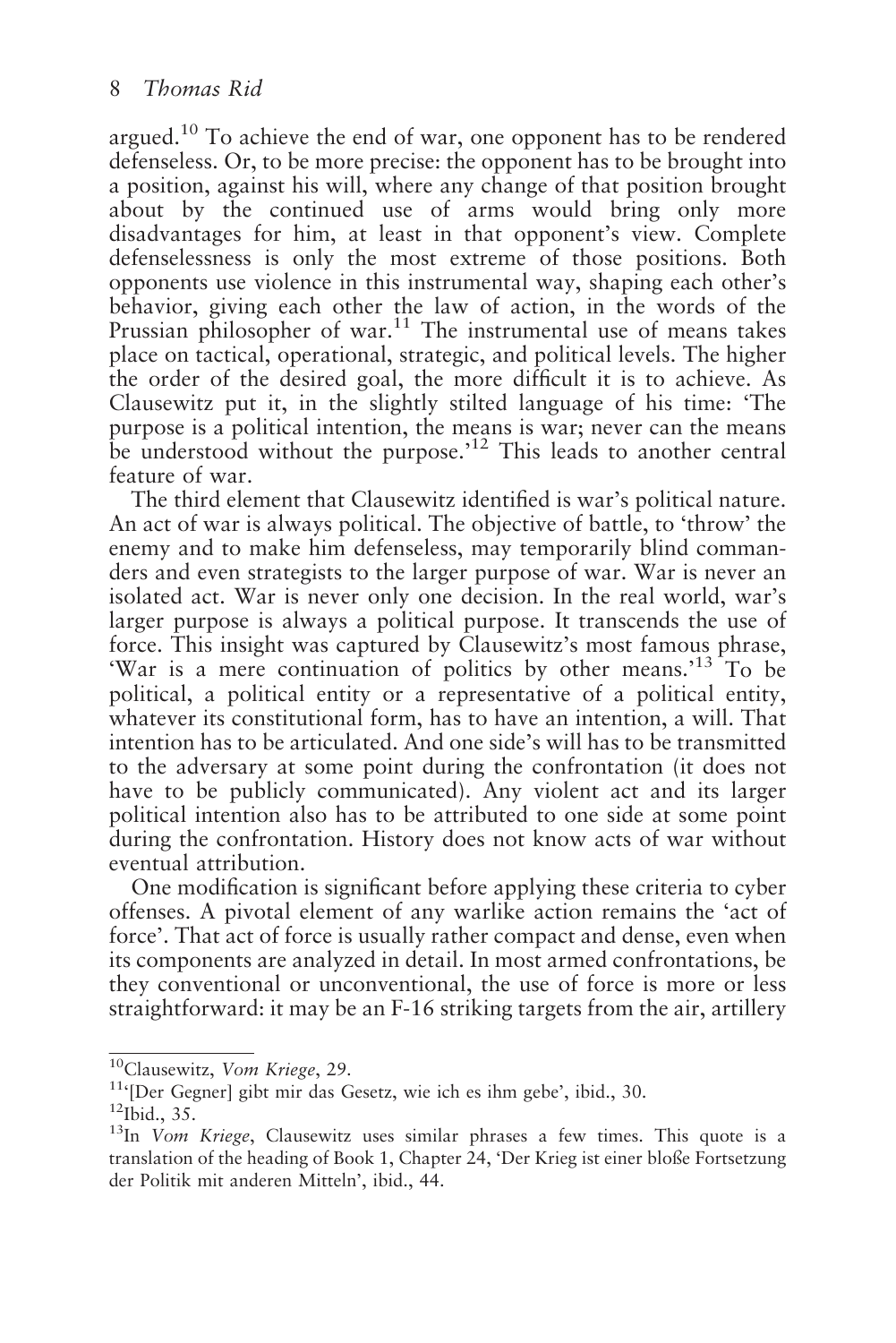barrages, a drone-strike, improvised explosive devices placed by the side of a road, even a suicide bomber in a public square. In all these cases, a combatant's or insurgent's triggering action – say pushing a button or pulling trigger – will rather immediately and directly result in casualties, even if a timer or a remote control device is used, such as a drone or a cruise missile, and even if a programmed weapon system is able to semi-autonomously decide which target to engage or not.<sup>14</sup> An act of cyber war would be an entirely different game.

In an act of cyber war, the actual use of force is likely to be a far more complex and mediated sequence of causes and consequences that ultimately result in violence and casualties.<sup>15</sup> One often-invoked scenario is a Chinese cyber attack on the United States homeland in case of a political crisis in, say, the Taiwan Strait. The Chinese could blanket a major city with blackout by activating so-called logic-bombs that were pre-installed in America's electricity grid. Financial information on a massive scale could be lost. Derailments could crash trains. Air traffic systems and their backups could collapse, leaving hundreds of planes aloft without communication. Industrial control systems of highly sensitive plants, such as nuclear power stations, could be damaged, potentially leading to loss of cooling, meltdown, and contamination.<sup>16</sup> As a result, people could suffer serious injuries or be killed. Military units could be rendered defenseless. In such a scenario, the causal chain that links somebody pushing a button to somebody else being hurt is mediated, delayed, and permeated by chance and friction. Yet such mediated destruction caused by a cyber offense *could*, without doubt, be an act of war, even if the means were not violent, only the consequences.<sup>17</sup> Moreover, in highly networked societies, non-violent cyber attacks *could* cause economic consequences without violent effects that then *could* exceed the harm of an otherwise smaller physical attack.<sup>18</sup> For one thing, such scenarios have caused widespread confusion, 'Rarely has something been so important and so talked about with less clarity and less apparent understanding than this

<sup>&</sup>lt;sup>14</sup>This statement is not statement about the different levels of war: connecting between the political, strategic, operation, and tactical levels always remains a challenge.

<sup>&</sup>lt;sup>15</sup>This problem has been extensively discussed also among legal scholars. For an excellent recent overview, see Matthew C. Waxman, 'Cyber Attacks and the Use of Force', The Yale Journal of International Law 36 (2011), 421 59.<br><sup>16</sup>For a particularly vividly told scenario, see the opening scene of Clarke and Knake,

Cyber War.<br><sup>17</sup>See, for instance, Yoram Dinstein, 'Computer Network Attacks and Self Defense',

International Law Studies 76 (2002), 103. Arguing from a legal perspective, Dinstein also stresses 'violent consequences'.

 $18$ More on this argument, Waxman, 'Cyber Attacks and the Use of Force', 436.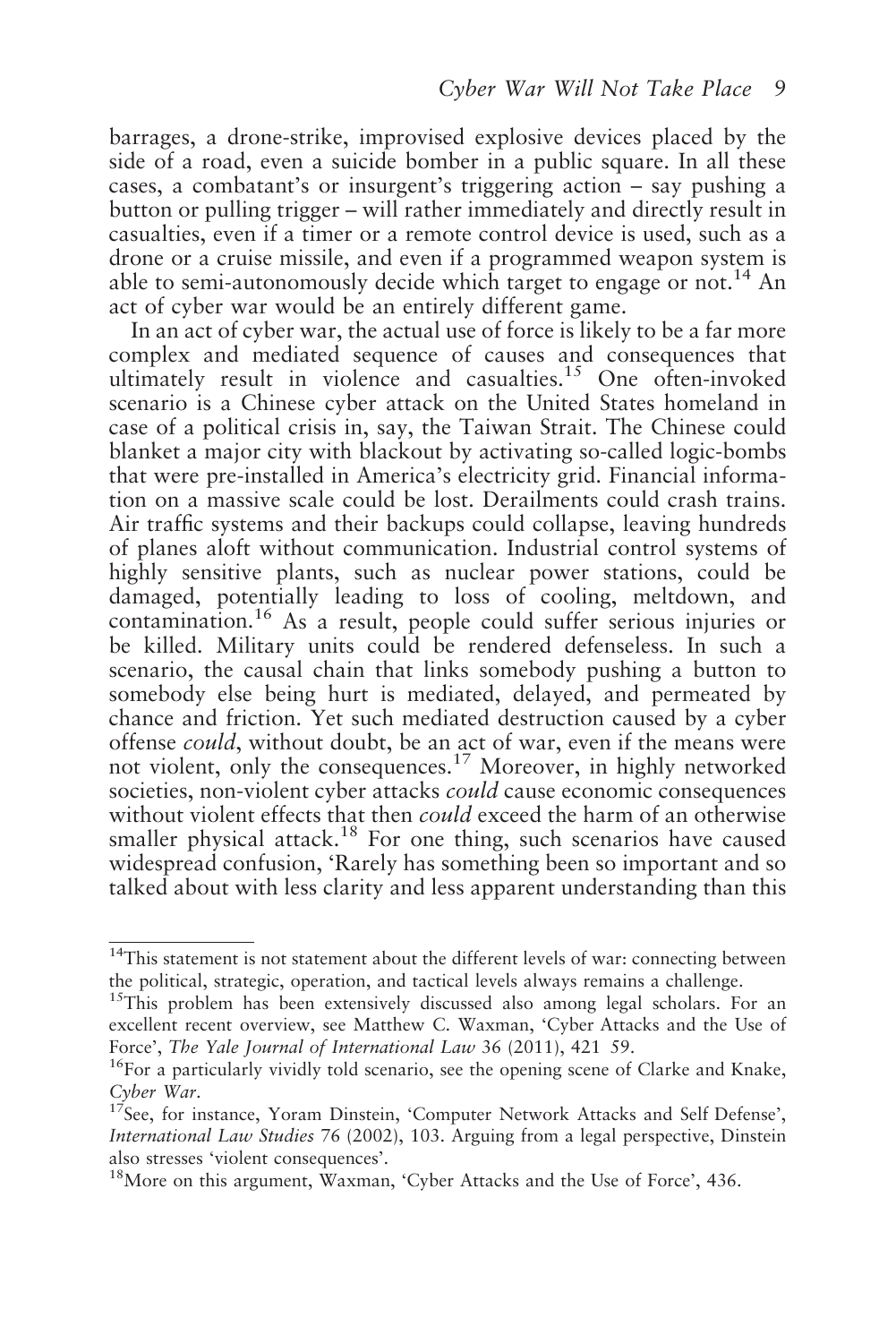phenomenon', commented Michael Hayden, formerly director of the CIA as well as the National Security Agency (NSA).<sup>19</sup> And second, to date all such scenarios have another major shortfall: they remain fiction, not to say science fiction.

## Not Cyber War

If the use of force in war is violent, instrumental, and political, then there is no cyber offense that meets all three criteria. But more than that, there are very few cyber attacks in history that meet only one of these criteria. It is useful to consider the most-quoted offenses case-bycase, and criterion-by-criterion.

The most violent 'cyber' attack to date is likely to be a Siberian pipeline explosion – if it actually happened. In 1982, an American covert operation allegedly used rigged software to cause a massive pipeline explosion in Russia's Urengoy–Surgut–Chelyabinsk pipeline, which connected the Urengoy gas fields in Siberia across Kazakhstan, then Russia, to European markets. The gigantic pipeline project required sophisticated control systems, for which the Soviet operators had to purchase computers on the open markets. The Russian pipeline authorities tried to acquire the necessary Supervisory Control and Data Acquisition software, known as SCADA, from the United States and were turned down. The Russians then attempted to get the software from a Canadian firm. The CIA is said to have succeeded in inserting malicious code into the control system that ended up being installed in Siberia. The code that controlled pumps, turbines, and valves was programmed to operate normally for a time and then 'to reset pump speeds and valve settings to produce pressures far beyond those acceptable to pipeline joints and welds', recounted Thomas Reed, an official in the National Security Council at the time.20 In June 1982, the rigged valves probably resulted in a 'monumental' explosion and fire that could be seen from space. The US Air Force allegedly rated the explosion at three kilotons, equivalent to a small nuclear device. $21$  But when Reed's book came out in 2004, Vasily Pchelintsev, a former KGB head of the Tyumen region where the alleged explosion was supposed to have taken place, denied the story. He surmised that Reed could have referred to an explosion that happened not in June but on a warm April day that year, 50 kilometers from the city of Tobolsk, caused by

<sup>&</sup>lt;sup>19</sup>Michael V. Hayden, 'The Future of Things "Cyber"', Strategic Studies Quarterly 5/1 (Spring 2011) 3.

<sup>&</sup>lt;sup>20</sup>Thomas C. Reed, *At the Abyss* (New York: Random House 2004), 268 9.<br><sup>21</sup>Clarke and Knake, *Cyber War*, 93.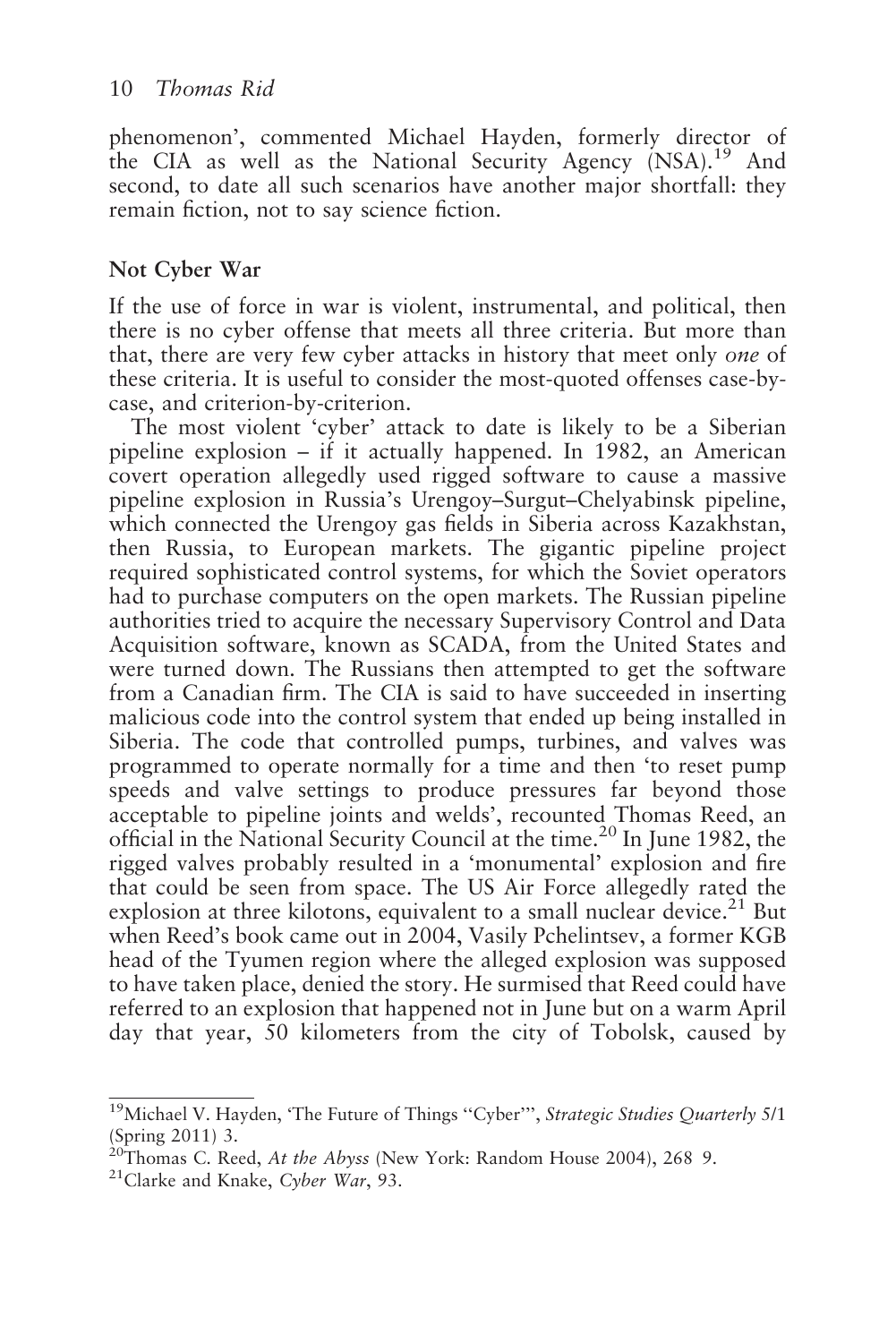shifting pipes in the tundra's melting ground. No one was hurt in that explosion.<sup>22</sup>

There are no media reports from 1982 that would confirm Reed's alleged explosion, although regular accidents and pipeline explosions in the USSR were reported in the early 1980s. Even after the CIA declassified the so-called Farewell Dossier, which described the effort to provide the Soviet Union with defective technology, the agency did not confirm that such an explosion took place. If it happened, it is unclear if the explosion resulted in casualties. The available evidence on the event is so thin and questionable that it cannot be counted as a proven case of a successful logic bomb. This means that there is no known cyber attack that unequivocally meets Clausewitz's first criterion: violence. No cyber offense has ever caused the loss of human life. No cyber offense has ever injured a person. No cyber attack has ever damaged a building.23

Another oft-quoted example of cyber war is an attack on Estonia that began in late April 2007. Estonia at the time was one of the world's most connected nations; two thirds of all Estonians used the Internet and 95 percent of banking transactions were done electronically.<sup>24</sup> The small and well-wired Baltic country was relatively vulnerable to cyber attacks. The story started about two weeks before 9 May, a highly emotional day in Russia when the victory against Nazi Germany is remembered. With indelicate timing, authorities in Tallinn decided to move the two-meter Bronze Soldier, a Russian World War II memorial of the Unknown Soldier, from the center of the capital to its outskirts. The Russian-speaking populations as well as neighboring Russia were aghast. On 26 and 27 April, Tallinn saw violent street riots, with 1,300 arrests, 100 injuries, and one fatality.

The street riots were accompanied by online riots. The cyber attacks started in the late hours of Friday 27 April. Initially the attackers used rather inept, low-technology methods, such as ping floods and simple denial of service attacks. Then the attacks became slightly more sophisticated. Starting on 30 April, simple botnets were used to

<sup>&</sup>lt;sup>22</sup> Anatoly Medetsky, 'KGB Veteran Denies CIA Caused '82 Blast', Moscow Times, 18 March 2004.

<sup>&</sup>lt;sup>23</sup>An accidental gasoline explosion that occured in Bellingham, WA on 10 June 1999, is sometimes named as a violent cyber incident; three youths were killed. Although the relevant SCADA system was found directly accessible by dial in modem, no evidence of hacking was uncovered in the official government report. See, National Transportation Safety Board, 'Pipline Rupture and Subsequent Fire in Bellingham, Washington, June 10, 1999', Pipeline Accident Report NTSB/PAR 02/02 (Washington DC, 2002), 64.

 $^{24}$ Eneken Tikk, Kadri Kaska and Liis Vihul, International Cyber Incidents (Tallinn: CCDCOE 2010), 17.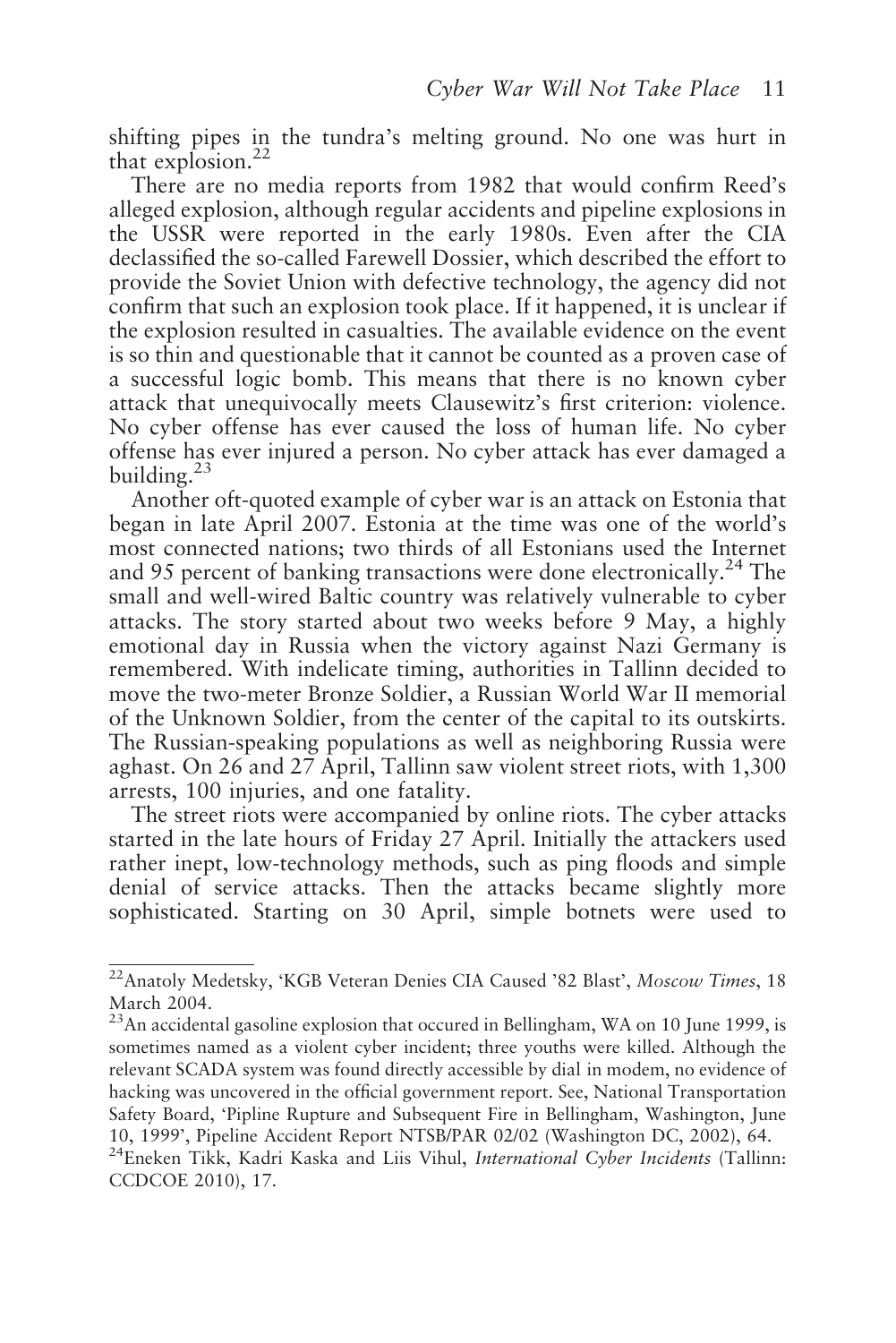increase the volume of distributed denial of service (DDoS) attacks, and the timing of these collective attacks was increasingly coordinated. Other types of nuisances included email and comment spam as well as the defacement of the Estonian Reform Party's website. Estonia experienced what was then the worst-ever DDoS. The attacks came from an extremely large number of hijacked computers, up to 85,000; and the attacks went on for an unusually long time, for three weeks, until 19 May. The attacks reached a peak on 9 May, when Moscow celebrates Victory Day. Fifty-eight Estonian websites were down at once. The online services of Estonia's largest bank, then known as Hansapank, were unavailable for 90 minutes on 9 May and for two hours a day later.<sup>25</sup> The effect of these coordinated online protests on business, government, and society was noticeable, but ultimately it remained minor. The main long-term consequence of the attack was that the Estonian government succeeded in getting the North Atlantic Treaty Organization (NATO) to establish a permanent agency in Tallinn, the Cooperative Cyber Defence Centre of Excellence.

A few things are notable about the attack. It remained unclear who was behind the attacks. Estonia's defense minister as well as the country's top diplomat pointed their fingers at the Kremlin. But they were unable to muster evidence, retracting earlier statements that Estonia had been able to trace the Internet Provider addresses of some computers involved in the attack back to the Russian government. Neither experts from the Atlantic Alliance nor from the European Commission were able to identify Russian fingerprints in the operations. Russian officials called accusations of involvement 'unfounded'.26

Keeping Estonia's attack in perspective is important. Mihkel Tammet, an official in charge of Information Computer Technology (ICT) for the Estonian Ministry of Defense, described the time leading up to the launch of the attacks as a 'gathering of botnets like a gathering of armies'.<sup>27</sup> Andrus Ansip, then Estonia's prime minister, asked, 'What's the difference between a blockade of harbors or airports of sovereign states and the blockade of government institutions and

<sup>&</sup>lt;sup>25</sup>These disruptions were the worst of the entire 'cyber war' according to ibid., 20. <sup>26</sup>'Estonia has no evidence of Kremlin involvement in cyber attacks', *Ria Novosti*, 6 Sept. 2007. It should also be noted that Russian activists and even a State Duma Deputy (although perhaps jokingly) have claimed to be behind the attacks, see Gadi Evron, 'Authoritatively, Who was Behind the Estonian Attacks?' Darkreading, 17 March 2009. See also, Gadi Evron, 'Battling Botnets and Online Mobs', Science & Technology (Winter/Spring 2008), 121 8.<br><sup>27</sup>Tim Espiner, 'Estonia's cyberattacks: lessons learned, a year on', *ZDNet UK*, 1 May

<sup>2008.</sup>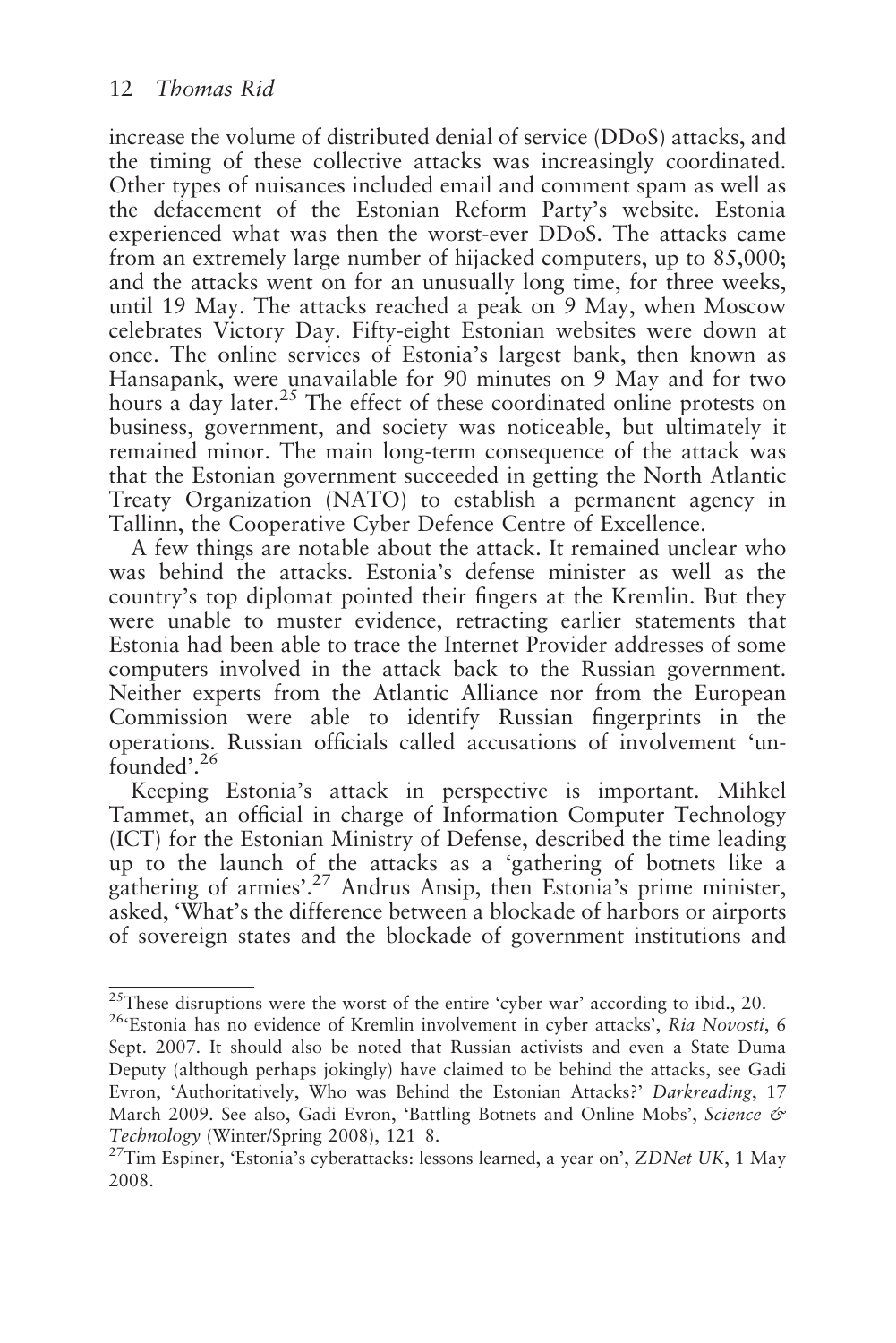newspaper websites?<sup>28</sup> It was of course a rhetorical question. Yet the answer is simple: unlike a naval blockade, the mere 'blockade' of websites is not violent, not even potentially; unlike a naval blockade, the DDoS attack was not instrumentally tied to a tactical objective, but an act of undirected protest; and unlike ships blocking the way, the pings remained anonymous, without political backing. Ansip could have asked what the difference was between a large popular demonstration blocking access to buildings and the blocking of websites. The comparison would have been better, but still flawed for an additional reason: many more actual people have to show up for a good old-fashioned demonstration than for a DDoS attack.

A year later a third major event occurred that would enter the Cassandra's tale of cyber war. The context was a ground war between the Russian Federation and Georgia in August 2008. The short armed confrontation was triggered by a territorial dispute over South Ossetia. On 7 August, the Georgian Army reacted to provocations by attacking South Ossetia's separatist forces. One day later, Russia responded militarily. Yet the computer attack on the Georgian websites started slowly on 29 July, ten days before the military confrontation and with it the main cyber attack started on 8 August. It may have been the first time an independent cyber attack happened in synchronization with a conventional military operation. The cyber attacks on Georgia comprised three types.

Some of the country's prominent websites were defaced, for instance that of Georgia's national bank and the ministry of foreign affairs. The most notorious defacement was a collage of portraits juxtaposing Adolf Hitler and Mikheil Saakashvili, the Georgian president.

The second type of offence were denial-of-service attacks against websites in the Georgian public and private sectors, including government websites, like the parliament, but also news media, Georgia's largest commercial bank, and other minor websites. The attacks, on average, lasted around two hours and 15 minutes, the longest up to six hours.<sup>29</sup>

A third method was an effort to distribute malicious software to deepen the ranks of the attackers and the volume of attacks. Various Russian-language forums helped distribute scripts that enabled the public to take action, even posting the attack script in an archived

<sup>&</sup>lt;sup>28</sup>Андрей Злобин, Ксения Болецкая, 'Электронная бомба,' Ведомости [Andrey Zlobin and Xenia Boletskaya, 'E bomb', Vedomosti] 28 May 2007, <http://bitly.com/  $\texttt{g1M9Si}\!>\!$ .

 $\tilde{C}^9$ The intensity of the attacks was high, with traffic reaching 211.66 Mbps on average, peaking at 814.33 Mbps, see Jose Nazario, 'Georgia DDoS Attacks A Quick Summary of Observations', Security to the Core (Arbor Networks), 12 Aug. 2008.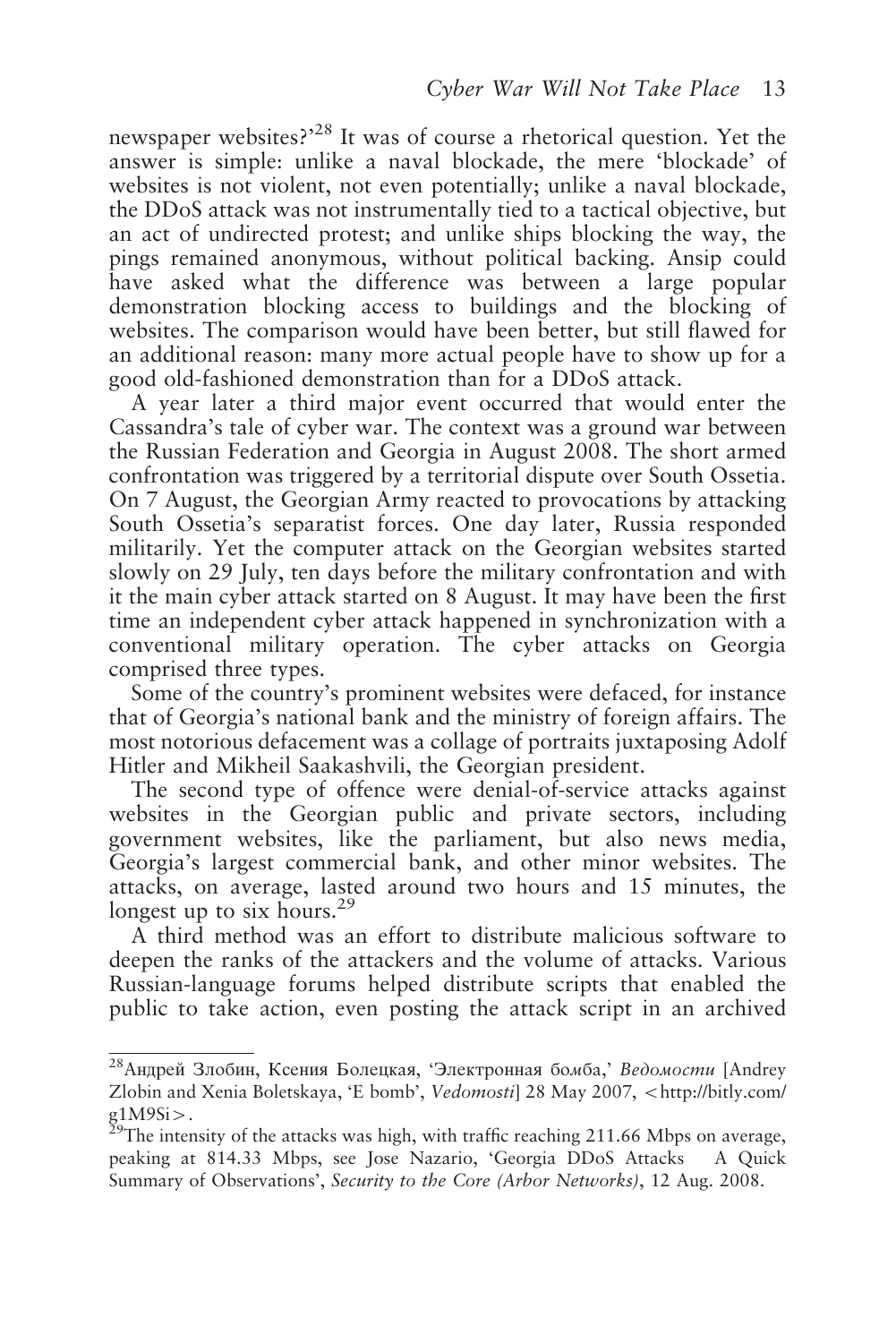version, war.rar, which prioritized Georgian government websites. In a similar vein, email addresses of Georgian politicians were spammed.

The effects of the attack were again rather small. Despite the warlike rhetoric by the international press, by the Georgian government, and by anonymous hackers, the attacks were not violent. And Georgia, a small country with a population of about 4.5 million, was even less vulnerable to attacks than Estonia; web access was relatively low and few vital services like energy, transportation, or banking were tied to the Internet. The attack had little effect beyond making a number of Georgian government websites temporarily inaccessible. The attack was also only minimally instrumental. The attack's main damage was in limiting the government's ability to communicate internationally and making the small country's voice heard at a critical moment. If the attackers intended this effect, its utility was limited: the foreign ministry took the rare step, with Google's permission, to set up a weblog on Blogger, the company's blogging platform. This helped keep one more channel to journalists open. The National Bank of Georgia ordered all branches to stop offering electronic services for ten days. Most importantly, the attack was not genuinely political in nature. As in the Estonian case, the Georgian government blamed the Kremlin. But Russia again denied official sponsorship of the attacks. NATO's Tallinn-based cyber security center published a report on the Georgia attacks. Although the attacks appeared coordinated and instructed, and although the media were pointing fingers at Russia, 'there is no conclusive proof of who is behind the DDoS attacks', NATO concluded, 'as was the case with Estonia'.30

The cyber scuffles that accompanied the street protests in Estonia and the short military ground campaign in Georgia were precedents. Perhaps the novelty of these types of offenses was the main reason for their high public profile and the warlike rhetoric that surrounded them. The same observation might be true for another type of 'cyber war', high-profile spying operations. An early example is 'Moonlight Maze'. That lurid name was given to a highly classified cyber-espionage incident discovered in 1999. The US Air Force coincidentally discovered the intrusion into its network. The Federal Bureau of Investigation (FBI) was alerted. The federal investigators called in the NSA. An investigation uncovered a pattern of intrusion into computers

<sup>&</sup>lt;sup>30</sup>Eneken Tikk, Kadri Kaska, Kristel Rünnimeri, Mari Kert, Anna Maria Talihärm and Liis Vihul, Cyber Attacks against Georgia (Tallinn: CCDCOE 2008), 12. Jeffrey Carr, a cyber security expert, published a report that concluded that Russia's Foreign Military Intelligence Agency (GRU) and Federal Security Service (FSB) probably helped coordinate the attacks, not independent patriotic hackers. But to date, this was neither proven nor admitted.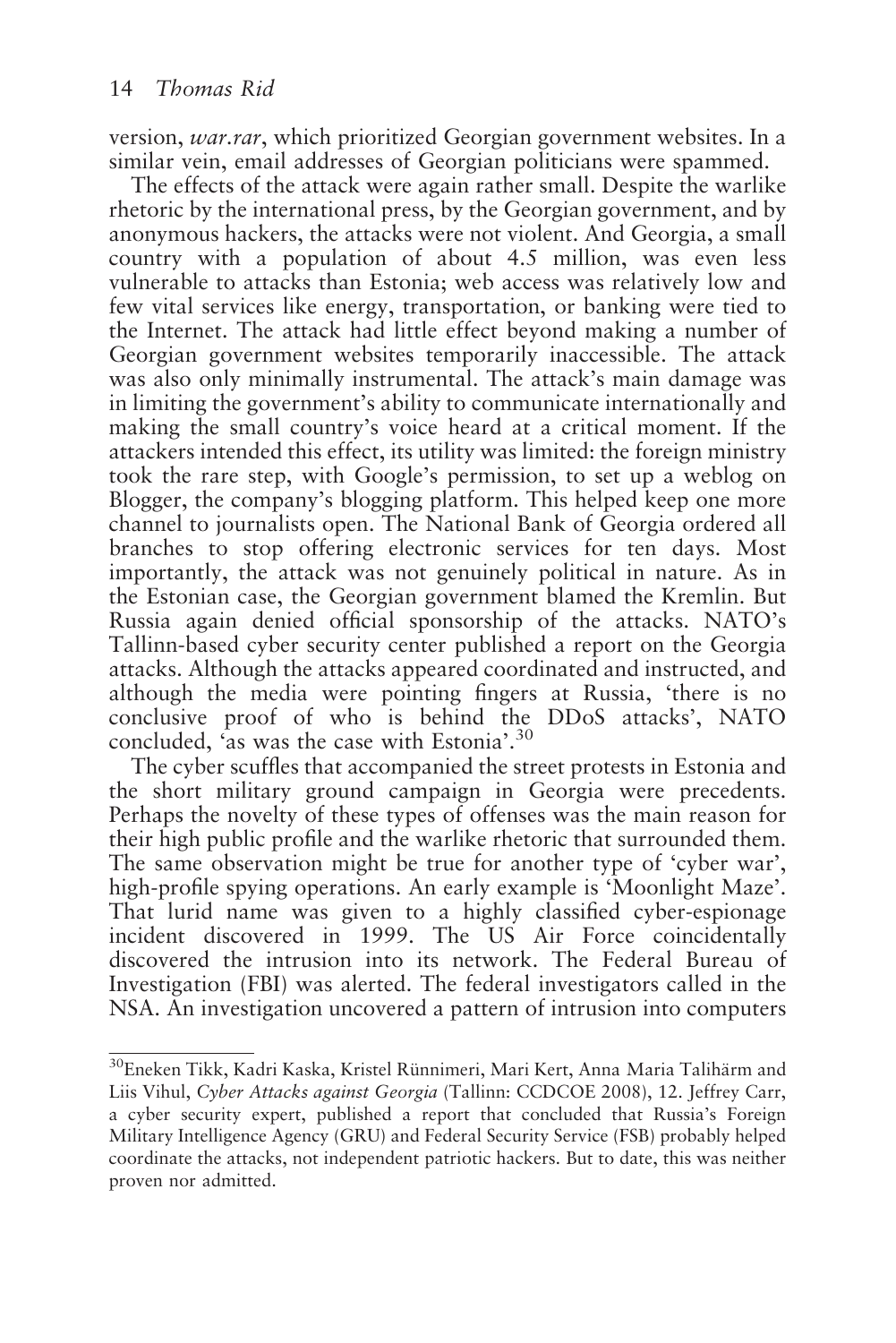at the National Aeronautics and Space Administration (NASA), at the Energy Department, at universities as well as research laboratories that had started in March 1998. Maps of military installations were copied, hardware designs, and other sensitive information. The incursions went on for almost two years. The Pentagon was able to trace back the attack to what was then called a mainframe computer in Russia. But again: no violence, unclear goals, no political attribution.

Yet the empirical trend is obvious: over the past dozen years, cyber attacks have been steadily on the rise. The frequency of major security breaches against governmental and corporate targets has been going up. The volume of attacks is increasing. So is the participation in attacks, ranging from criminals to activists to the NSA. The range of aggressive behavior online is widening. At the same time the sophistication of some attacks has reached new heights. In this respect Stuxnet has indeed been a game-changing event. Despite these trends the 'war' in 'cyber war' has more in common with the 'war' on obesity than with the World War II – it has more metaphoric than descriptive value. It is high time to go back to classic terminology and understand cyber offences for what they really are.

Aggression, whether it involves computers or not, may be criminal or political in nature. It is useful to group offences along a spectrum, stretching from ordinary crime all the way to conventional war. Then a few distinctive features become visible: crime is mostly apolitical, war is always political; criminals conceal their identity, uniformed soldiers display their identity openly. Political violence (or 'political crime' in criminology and the theory of law) occupies the muddled middle of this spectrum, being neither ordinary crime nor ordinary war. For reasons of simplicity, this analysis will focus on three types of offenses on that middle stretch of the spectrum: subversion, espionage, and sabotage. All three activities may involve states as well as private actors. Cyber offenses tend to be skewed towards the criminal end of the spectrum. So far there is no known act of cyber war, when war is properly defined. That of course does not mean that there are no political cyber offenses. But all known political cyber offenses, criminal or not, are neither common crime nor common war. Their purpose is subverting, spying, or sabotaging.

In all three cases, Clausewitz's three criteria are jumbled. These activities need not be violent to be effective. They need not be instrumental to work, as subversion may often be an expression of collective passion and espionage may be an outcome of opportunity rather than strategy. And finally: aggressors engaging in subversion, espionage or sabotage do act politically; but in sharp contrast to warfare, they are likely to have a permanent or at least temporary interest in avoiding attribution. This is one of the main reasons why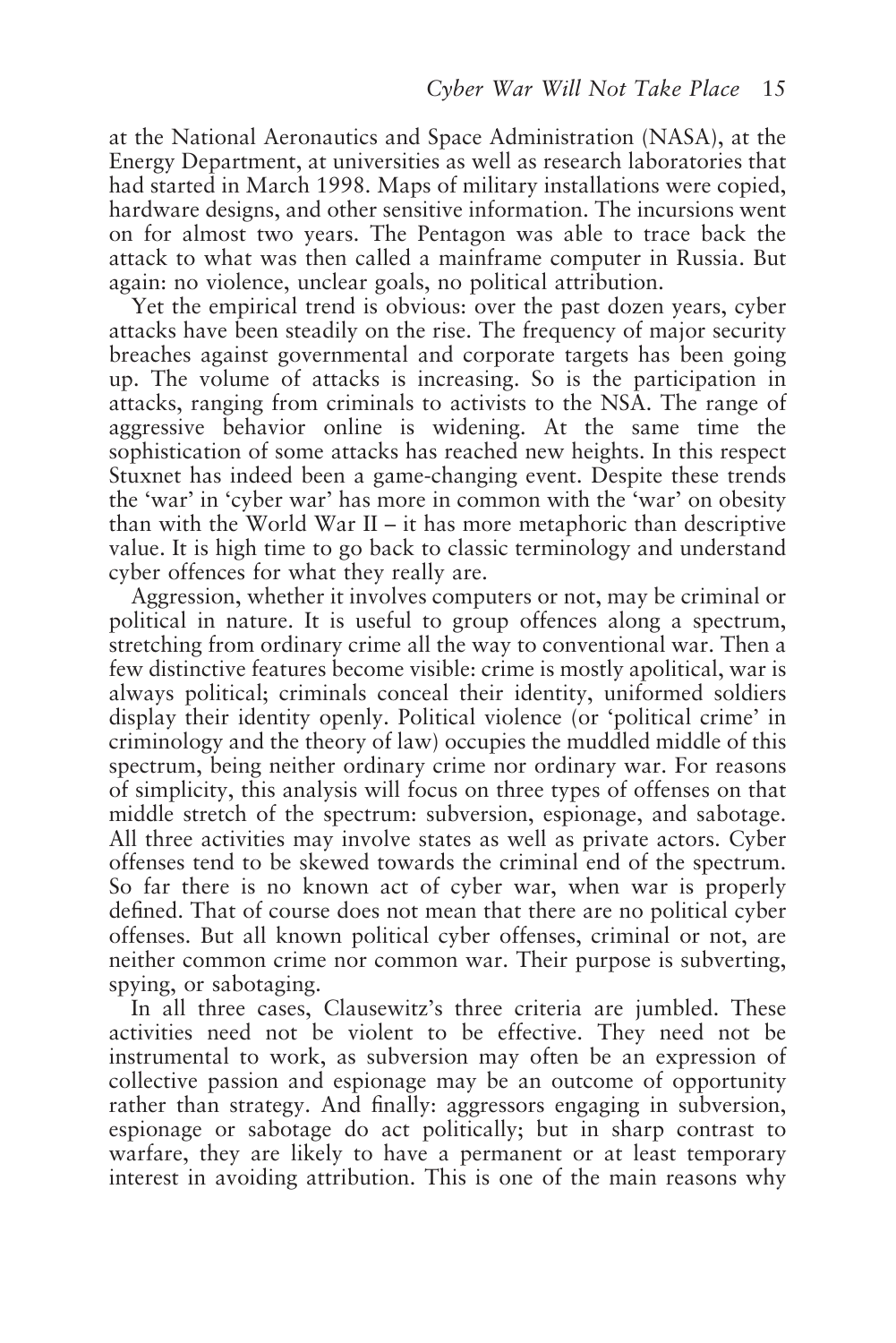political crime, more than acts of war, has thrived in the cyber domain, where non-attribution may be easier to achieve than waterproof attribution. It goes without saying that subversion, espionage and sabotage – 'cybered' or not – may accompany military operations. Both sides may use it, and indeed have done so since time immemorial. But the advent of digital networks had an uneven effect.

## Sabotage

Sabotage, first, is a deliberate attempt to weaken or destroy an economic or military system. All sabotage is predominantly technical in nature, but of course may use social enablers. The word allegedly dates from a French railway strike in 1910. Workers removed and damaged the sabots, wooden shoes that held the rails in their bed. The means used in sabotage must not always lead to physical destruction and overt violence, but they can. If violence is used, things are the prime targets, not humans, even if the ultimate objective may be to change the cost-benefit calculus of decisionmakers. Sabotage tends to be tactical in nature and will only rarely have operational or even strategic effects. The higher the technical development and the dependency of a society and its government and military, the higher is the potential for sabotage, especially cyber-enabled sabotage. Sabotage on its own may not be an act of war because the saboteurs may deliberately avoid open violence, they may avoid political attribution, but they always aim to be instrumental. Both avoiding excessive violence and avoiding identification may serve the ultimate goal of sabotage: impairing a technical system. Two high-profile sabotage operations, both Israeli, are instructive.

Some examples of successful use of cyber sabotage are publicly known. Such sabotage may happen in conjunction with conventional military force or stand-alone. One of the most spectacular examples for a combined strike is Operation 'Orchard', Israel's bombing raid on a nuclear reactor site at Dayr ez-Zor in northern Syria on 6 September 2007. It appears that the Israeli Air Force prepared for the main attack by taking out a single Syrian radar site at Tall al-Abuad close to the Turkish border. The Israeli attackers combined electronic warfare with precision strikes. The Syrian electrical grid was not affected. Syria's airdefense system, one of the most capable in the world, went blind and failed to detect an entire Israeli squadron of F-15I and F-16I warplanes entering Syrian airspace, raiding the site, and leaving again.<sup>31</sup> Beforeand-after satellite pictures of the targeted site on the Euphrates were

<sup>&</sup>lt;sup>31</sup>David A. Fulghum, Robert Wall and Amy Butler, 'Israel Shows Electronic Prowess', Aviation Week & Space Technology 168, 25 Nov. 2007; David A. Fulghum, Robert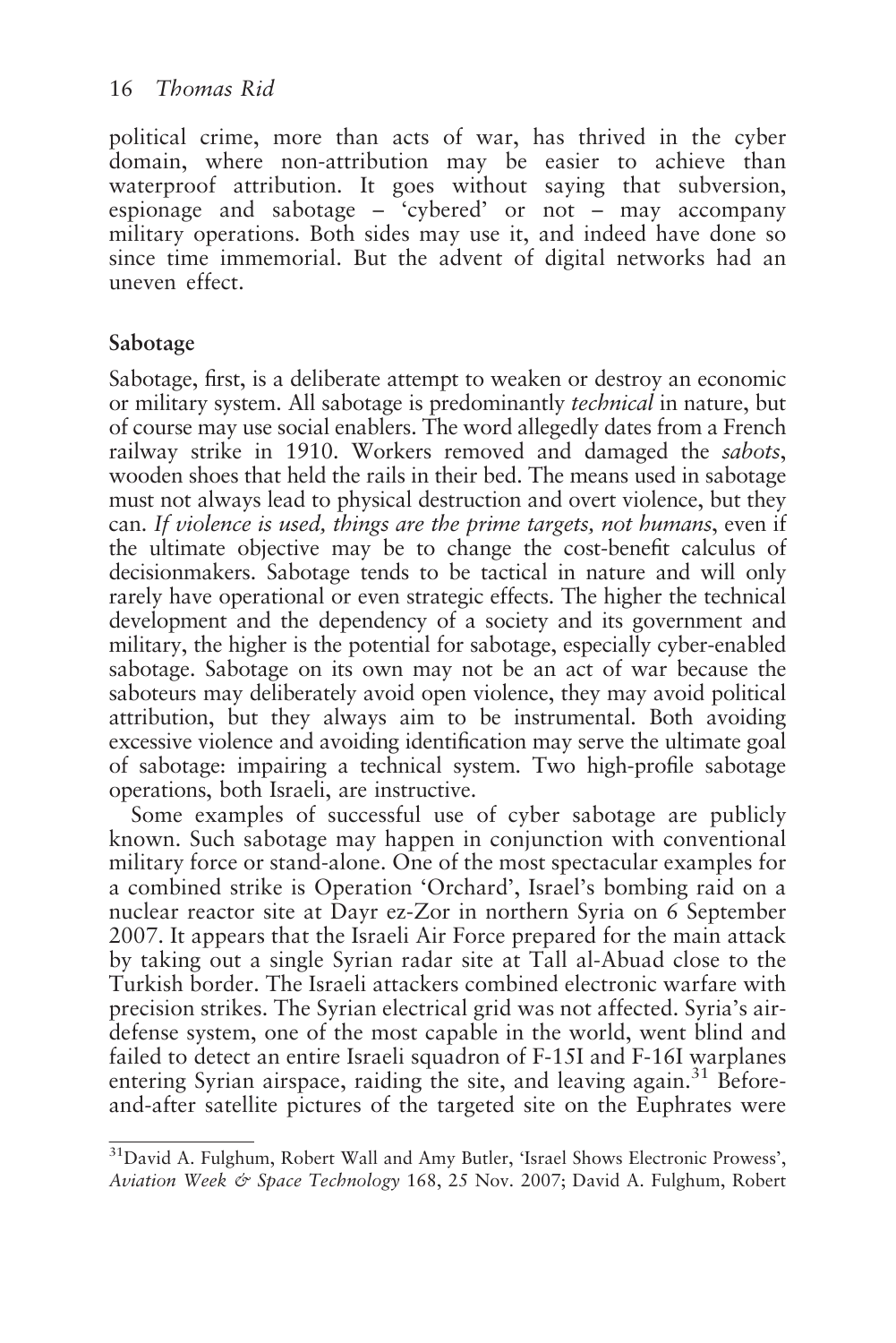made public by the US government. They show that the nascent nuclear facility with its suspected reactor building, which was located about 145 kilometers from Iraq, had been reduced to rubble. The cyber work of the operation was probably done by Unit 8200, the largest unit in the Israel Defense Forces (IDF) and Israel's equivalent to the NSA.32 The technicians may have used a so-called 'kill switch' embedded in the air defense system by a contractor to render it useless.<sup>33</sup> The details of the operation remain highly classified. But one thing can be highlighted already: the cyber element of Operation 'Orchard' probably was critical for the success of the Israeli raid and although the cyber attack did not physically destroy anything on its own right, it should be seen as an integrated part of a larger military operation. Although the cyber attack on its own – without the military component – would not have constituted an act of war, it was nevertheless an enabler for a successful military attack. That was different in another, even more spectacular recent incident.

Stuxnet was by far the most sophisticated known cyber attack to date. It was a highly directed attack against specific targets, most likely Iran's nuclear enrichment program at Natanz.34 The worm was an act of cyber-enabled stand-alone sabotage not connected to a conventional military operation. Stuxnet was what the security industry calls an Advanced Persistent Threat (APT). Operation 'Myrtus,' as Stuxnet may have been called by its creators, was a multi-year campaign. The program started probably in late  $2007$  or early  $2008.^{35}$  It is likely that the main attack had been executed between June 2009 and June 2010, when Information Technology (IT) security companies first publicly mentioned the worm. Stuxnet recorded a timestamp and other system information. Therefore engineers were able, in months of hard work, to outline the worm's infection history as well as to reverse-engineer the threat and to understand its purpose. The following paragraphs are intended to provide a glimpse into Stuxnet's complexity and sophistication.

The sabotage software was specifically written for Industrial Control Systems. These control systems are box-shaped stacks of hardware without keyboards or screens. A so-called Programmable Logic

Wall and Amy Butler, 'Cyber Combat's First Shot', Aviation Week & Space Technology 167, 16 Nov. 2007, 28 31.<br><sup>32</sup>John Markoff, 'A silent attack, but not a subtle one', New York Times, 26 Sept.

<sup>2010.&</sup>lt;br><sup>33</sup>Sally Adee, 'The Hunt for the Kill Switch', *IEEE Spectrum*, May 2008.

<sup>&</sup>lt;sup>34</sup>Gross, 'A Declaration of Cyber War'.<br><sup>35</sup>Ralph Langner, 'What Stuxnet is All About', *The Last Line of Cyber Defense*, 10 Jan. 2011.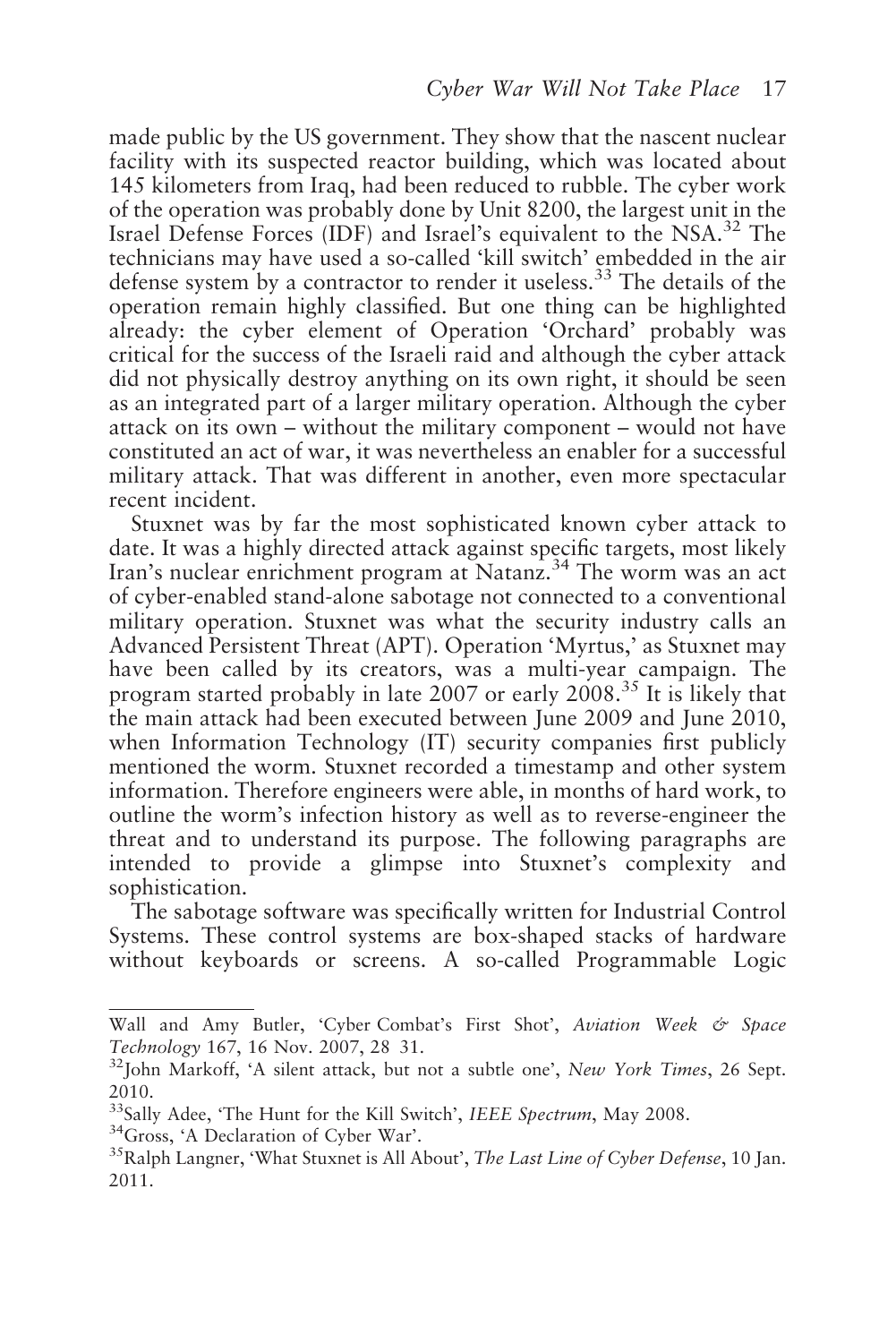Controller (PLC) runs the control system. Therefore an industrial plant's operators have to program the controllers by temporarily hooking them up to a laptop, most likely a so-called Field PG, a special industrial notebook sold by Siemens. These Field PGs, unlike the control system and the controller itself, run Microsoft Windows and were most likely not connected to the Internet and not even to an internal network.36

The first complication for the attackers was therefore a feasible infection strategy. Stuxnet had to be introduced into the target environment and spread there in order to reach its precise target. That target was protected by a so-called 'air gap', by not being connected to the insecure Internet and even internal networks. Therefore the infection most likely happened through a removable drive, such as a USB stick. The attack vehicle was coded in a way that allowed its handlers to connect to the worm through a command-and-control server. But because the final target was not networked, 'all the functionality required to sabotage a system was embedded directly in the Stuxnet executable', Symantec observed in the updated W32.Stuxnet Dossier, an authoritative analysis of the worm's code.<sup>37</sup> The worm's injection mechanism had to be aggressive. The number of collateral and inconsequential infections was initially large: by the end of 2010, the worm had infected approximately 100,000 hosts in dozens of countries, 60 percent of which were in Iran – the machines that ultimately spread the virus on its two final targets were among them.

A second complexity was Stuxnet's 'sabotage strategy', in Symantec's words. The work specifically targeted two models of Siemens logic controllers, 6ES7-315-2 and 6ES7-417, so-called code 315 and code 417. The likely targets were the K-1000–60/3000–3 steam turbine in the Bushehr nuclear power plant for code 417 and the gas centrifuges in Natanz for code  $315.^{38}$  If the worm was able to connect to such controllers, it proceeded checking their configurations to identify the target. If Stuxnet did not find the right configuration, it did nothing. But if it found what it was looking for, the worm started a sequence to inject one of three payloads. These payloads were coded to change the output frequencies of specific drivers that run motors. Stuxnet thus was set up to cause industrial processes to malfunction, physically damaging

<sup>&</sup>lt;sup>36</sup>Nicolas Falliere, Liam O Murchu and Eric Chien, W32.Stuxnet Dossier. Version 1.4 (Symantec 2011), 3.<br><sup>37</sup>Ibid., 3.

 $38$ This is Ralph Langner's target theory. The question if Stuxnet's code 417 'warhead' was disabled or not is controversial among engineers. See ibid., 45 as well as Ralph Langner, 'Matching Langner's Stuxnet Analysis and Symantec's Dossier Update', The Last Line of Cyber Defense, 21 Feb. 2011.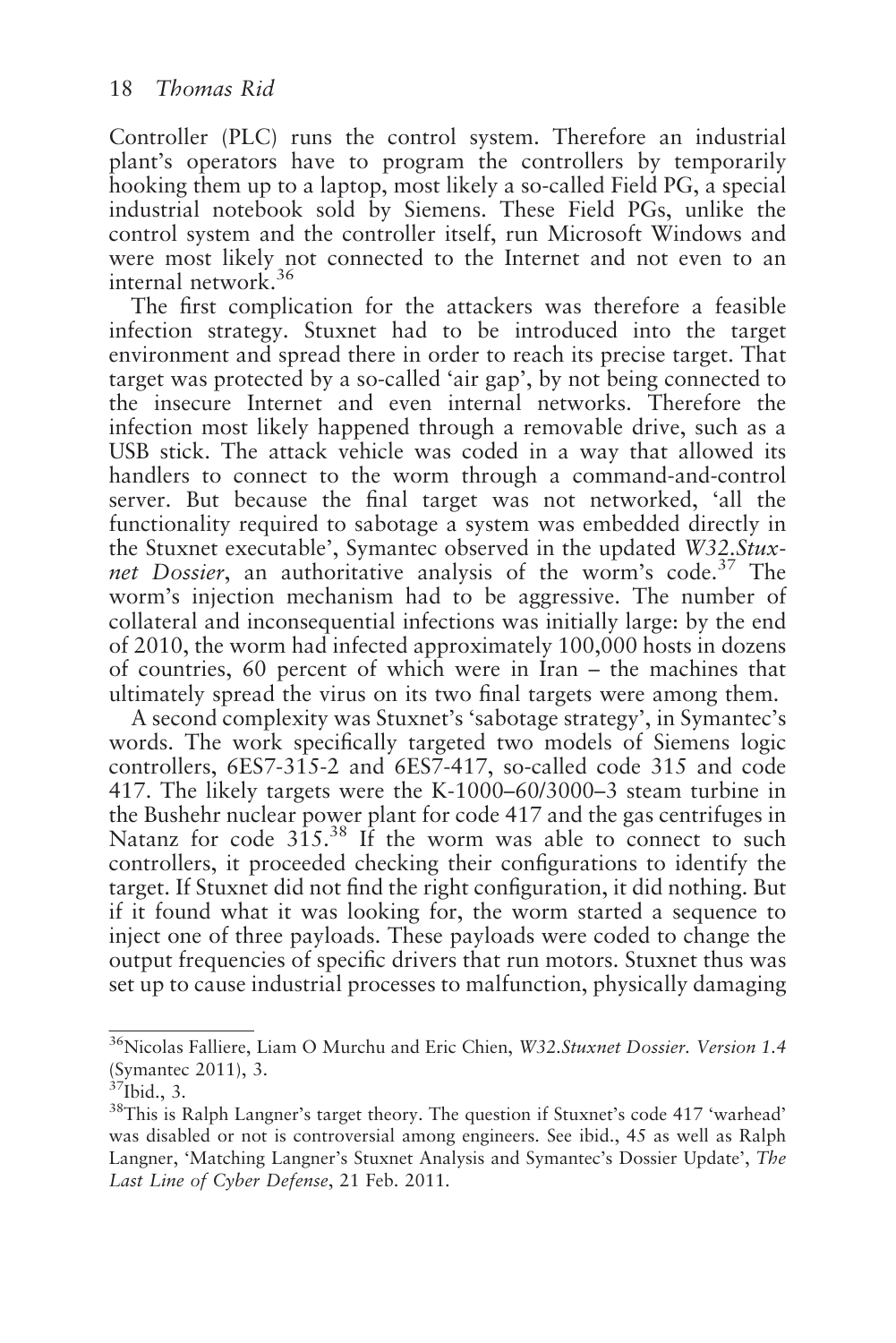rotors, turbines, and centrifuges. The attack's goal was damaging the centrifuges slowly, thus tricking the plant's operators. Their rationale probably was that damaging hardware would delay Iran's enrichment program for a significant period of time, as components cannot just be easily bought on open markets.

This method relates to a third complexity, the worm's stealthiness. Before Stuxnet started sabotaging processes, it intercepted input values from sensors, for instance the state of a valve or operating temperatures, recorded these data, and then provided the legitimate controller code with pre-recorded fake input signals, while the actual processes in the hidden background were manipulated. The objective was not just fooling operators in a control room, but circumventing and compromising digital safety systems. Stuxnet also hid the modifications it made to the controller code. And even before launching a payload, Stuxnet operated stealthily: it had mechanisms to evade antivirus software, it is able to hide copies of its files on removable drives, hide its own program blocks when an enumeration is enforced on a controller, and erased itself from machines that do not lead to the target.

The resources and investment that went into Stuxnet could only be mustered by a 'cyber superpower', argued Ralph Langner, a German control system security consultant who first extracted and decompiled the attack code.<sup>39</sup> A possibility is that Israel engineered the threat with American support. It starts with intelligence: each single control system is a unique configuration, so the attackers needed superb information about the specific system's schematics. 'They probably even knew the shoe size of the operators', joked Langner. The designs could have been stolen or even extracted by an earlier version of Stuxnet. Another aspect is the threat's design itself: the code was so specific that it is likely that the attackers had to set up a mirrored environment to refine their attack vehicle, which could have included a mock enrichment facility.40 Stuxnet also had network infection routines, it was equipped with peer-to-peer update mechanisms that seem to have been capable communicating even with infected equipment without Internet connection, and injected code into industrial control systems while hiding the code from the operator. Programming such a complex agent required time, resources, and an entire team of core developers as well as quality assurance and management.<sup>41</sup> The threat also combined expensive and hard-to-get items: four zero-day exploits, two stolen

<sup>&</sup>lt;sup>39</sup>Ralph Langner, 'Cracking Stuxnet', *TED Talk*, March 2011.<br><sup>40</sup>William J. Broad, John Markoff and David E. Sanger, 'Israeli test on worm called crucial in Iran nuclear delay', New York Times, 16 Jan. 2011, A1.<br><sup>41</sup>Nicolas Falliere, Liam O Murchu and Eric Chien, W32.Stuxnet Dossier. Version 1.4

<sup>(</sup>Symantec 2011), 3.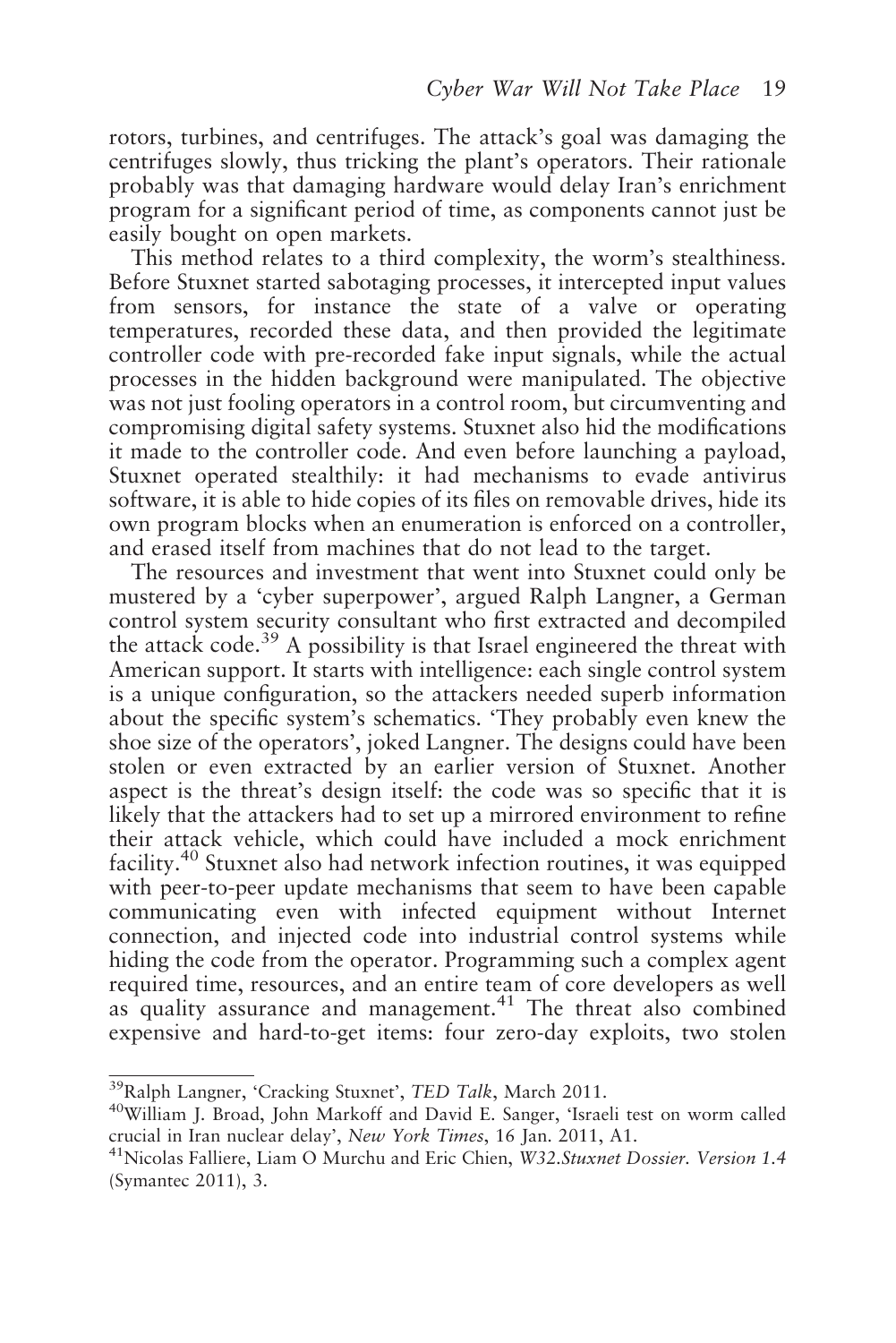digital certificates, a Windows rootkit (a software granting hidden privileged access), and even the first-ever Programmable Logic Controller rootkit.<sup>42</sup> For the time being it remains unclear how successful the Stuxnet attack against Iran's nuclear program actually was. But it is clear that the operation has taken computer sabotage to an entirely new level.

# Espionage

The second offensive activity that is neither crime nor war is espionage. Espionage is an attempt to penetrate an adversarial system for purposes of extracting sensitive or protected information. It may be either social or technical in nature. That division of labour is old. It is known as human intelligence and signals intelligence in the trade of secret services. The level of technical sophistication required for espionage may be high, but the requirements are less demanding than for complex sabotage operations. This is because espionage is not directly instrumental; its main purpose is not achieving a goal but to gather the information that may be used to design more concrete instruments or policies. A highly digitized environment has vastly increased the number of actors in the espionage business. Professionally and expensively trained agents working for governments (or large companies) have new competition from hackers and private individuals, sometimes acting on their own initiative yet potentially providing information for a larger cause. The most widespread use of state-sponsored cyber capabilities is for purposes of espionage. Empirically, the vast majority of all political cyber security incidents have been cases of espionage. As the attackers' identity often remains dubious, it is the victim that chooses the colorful names of these operations.

An early example, 'Moonlight Maze', has already been mentioned. Another example, 'Titan Rain', is the US government codename for a series of attacks on military and governmental computer systems in 2003, an attack that continued persistently for years. Chinese hackers had probably gained access to hundreds of firewalled networks at the Pentagon, the State Department, Homeland Security, as well as defense contractors such as Lockheed Martin. It remains unclear if Chinese security agencies were behind the intrusion or if an intruder merely wanted to mask his true identity by using China-based computers. One Pentagon source estimated that Chinese intruders had downloaded '10

<sup>&</sup>lt;sup>42</sup>See Gary McGraw's discussion with Ralph Langner on Cigital's Silver Bullet, 25 Feb. 2011, <www.cigital.com/silverbullet/show 059/>.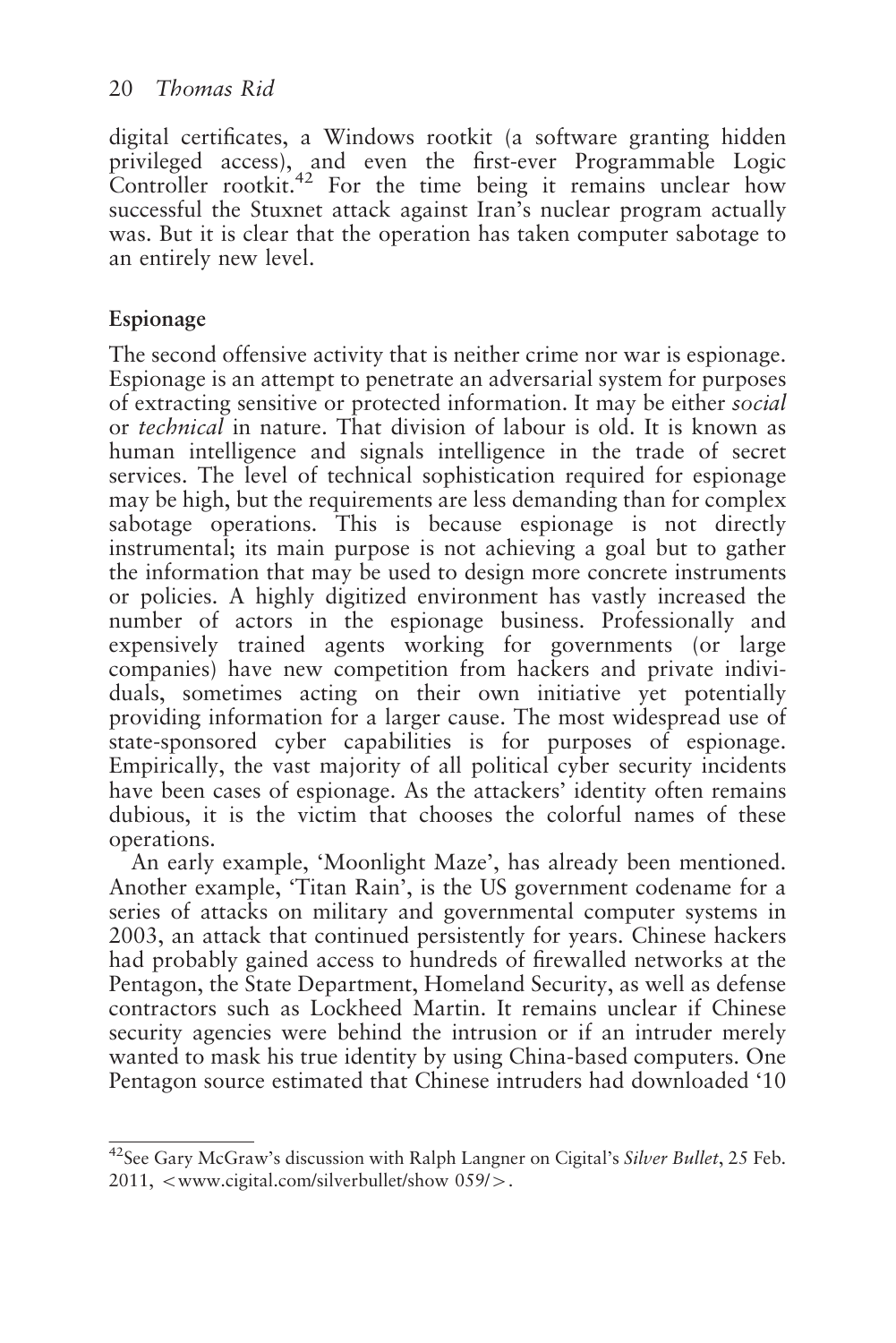to 20 terabytes of data' from non-classified Department of Defense networks.<sup>43</sup> Classified networks were probably not compromised.<sup>44</sup>

In November 2008, the US military witnessed the most significant breach of its computers to date. An allegedly Russian piece of spyware was inserted through a flash drive into a laptop at a base in the Middle East, 'placed there by a foreign intelligence agency', according to the Pentagon's number two.<sup>45</sup> It then started scanning the Internet for dotmil domain addresses. This way the malware got access to the Pentagon's unclassified network, the Non-classified Internet Protocol Router Network (NIPRNET). The Defense Department's global secure intranet, the Secret Internet Protocol Router Network (SIPRNET), designed to transmit confidential and secret-level information, is protected by a so-called air gap or air wall, meaning that the secure network is physically, electrically, and electromagnetically separated from insecure networks. So once the piece of malware was on a hard drive in the NIPRNET, it began copying itself onto removable thumb drives. The hope was that an unknowing user would carry it over the air gap into SIPRNET, a problem known as the 'sneakernet' effect among the Pentagon's security experts.<sup>46</sup> That indeed happened and a virtual beachhead was established. But it remains unclear if the software was able to extricate information from the classified network, let alone what and how much.

In March 2009, Ron Deibert and his team at the University of Toronto publicized their discovery of what they called GhostNet, a sophisticated international spying operation, probably of Chinese origin. The network had infected 1,295 host computers of ministries of foreign affairs, embassies, international organizations, news media, and non-governmental organizations in 103 countries. The malware was able to take full control of infected computers, including searching and downloading documents, logging keystrokes, and even covertly activating personal computer cameras and microphones and capturing the recorded information.47

Only rarely do governments disclose information on successful cyber attacks on their systems. If they do, as some high-profile cases in the

<sup>43</sup>Ellen Nakashima and Brian Krebs, 'Contractor blamed in DHS data breaches', Washington Post, 24 Sept. 2007, A1.<br><sup>44</sup>Bradley Graham, 'Hackers attack via Chinese web sites', Washington Post, 25 Aug.

<sup>2005.</sup>

<sup>&</sup>lt;sup>45</sup>William J. Lynn, 'Defending a New Domain', Foreign Affairs 89/5 (2010), 97. Clarke says the spyware was of Russian origin, see next footnote.

<sup>&</sup>lt;sup>46</sup>Clarke and Knake, Cyber War, 171.<br><sup>47</sup>Ron Deibert, and Rafal Rohozinsky, *Tracking Ghostnet* (Toronto: Munk Centre for International Studies 2009), 47.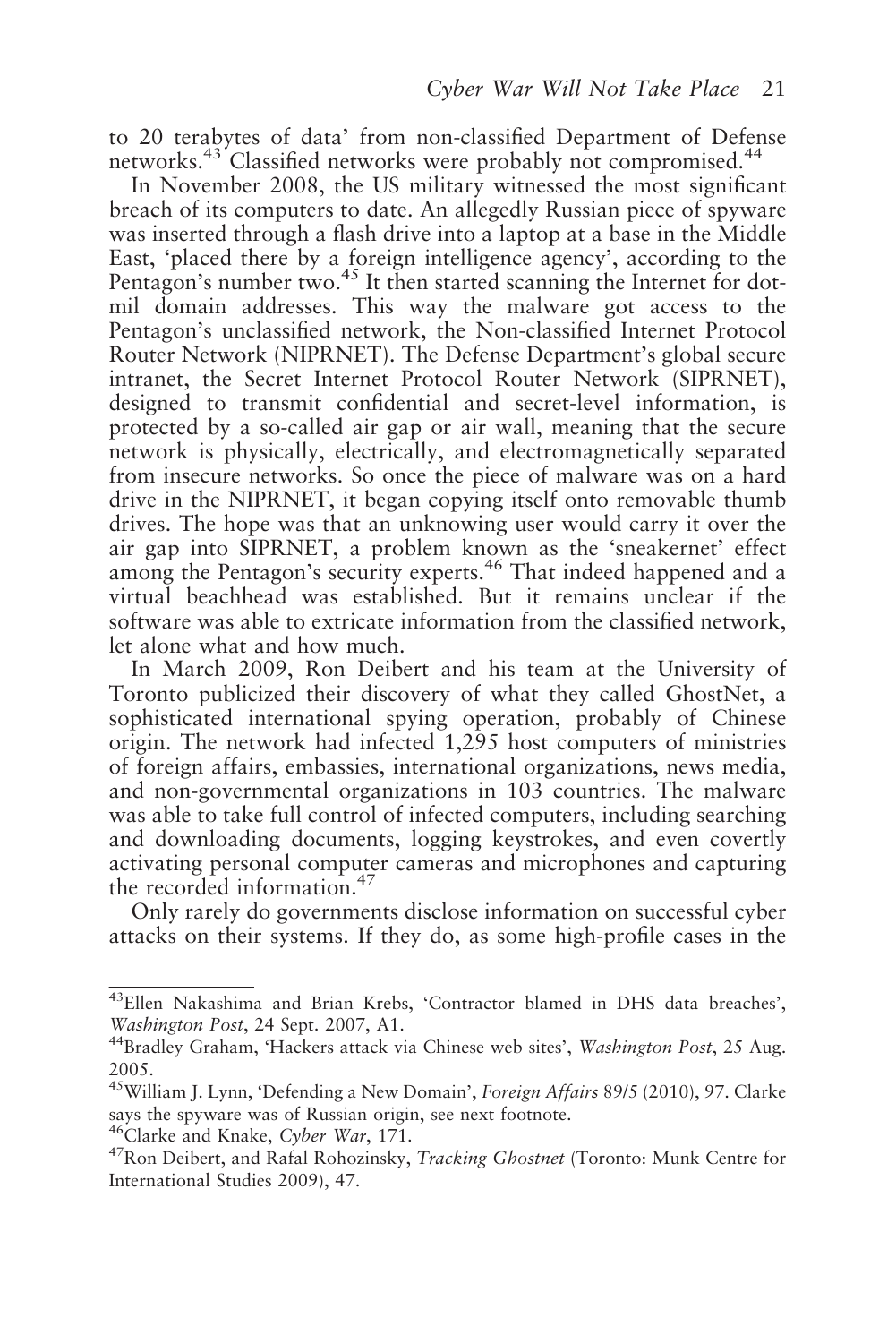Pentagon illustrate, the amount of information released is not very deep. And not always are IT security firms or independent researchers able to analyze and illuminate the threat, like in the case of Stuxnet or Ghostnet. Therefore numerous examples exist where public information is scarce. In December 2007, the head of British internal intelligence, MI5, informed the executives of 300 companies that they were under attack by Chinese organizations, top banks among them.48 Between 2007 and 2009, terabytes of data on the development of the F-35 were stolen, including specifics of its electronic warfare systems, the greatest advance of America's new fourth-generation fighter.49 In January 2011, the British Foreign Office's IT system had come under attack from a 'hostile state intelligence agency'.<sup>50</sup> Many more past and recent examples could be added to this list, and it will certainly grow in the future. Despite heavy investments in defenses, cyber espionage is a booming activity, both against private and public entities.

## Subversion

The remaining third offensive activity is subversion. Subversion is the deliberate attempt to undermine the authority, the integrity, and the constitution of an established authority or order. The ultimate goal of subversion may be overthrowing a society's established government. But subversive activity may also have more limited causes, such as undermining an organization's or even a person's authority. The modus operandi of subversive activity is eroding social bonds, beliefs, and trust in the state and other collective entities. The means used in subversion may not always include overt violence. One common tool of subversion is propaganda, for instance pamphlets, literature, and film. The vehicle of subversion is always influencing the loyalties of individuals and uncommitted bystanders. Human minds are the targets, not machines. This also applies when force comes into play. It is important to note that subversion is a broader concept than insurgency: subversion, in contrast to insurgency, does not require violence and it does not require the overthrow of an established order to be successful.

To understand subversion's potentially limited instrumentality, something rather un-technical has to be considered: emotional causes. The present uses of the concept of 'cyber war' tend to be inept and

<sup>&</sup>lt;sup>48</sup>Rhys Blakely, 'MI5 alert on China's cyberspace spy threat', The Times, 1 Dec. 2007, 1.<br><sup>49</sup> Clarke and Knake, *Cyber War*, 232 4.

 $50$ Charles Arthur, 'William Hague reveals hacker attack on Foreign Office in call for cyber rules', Guardian, 6 Feb. 2011.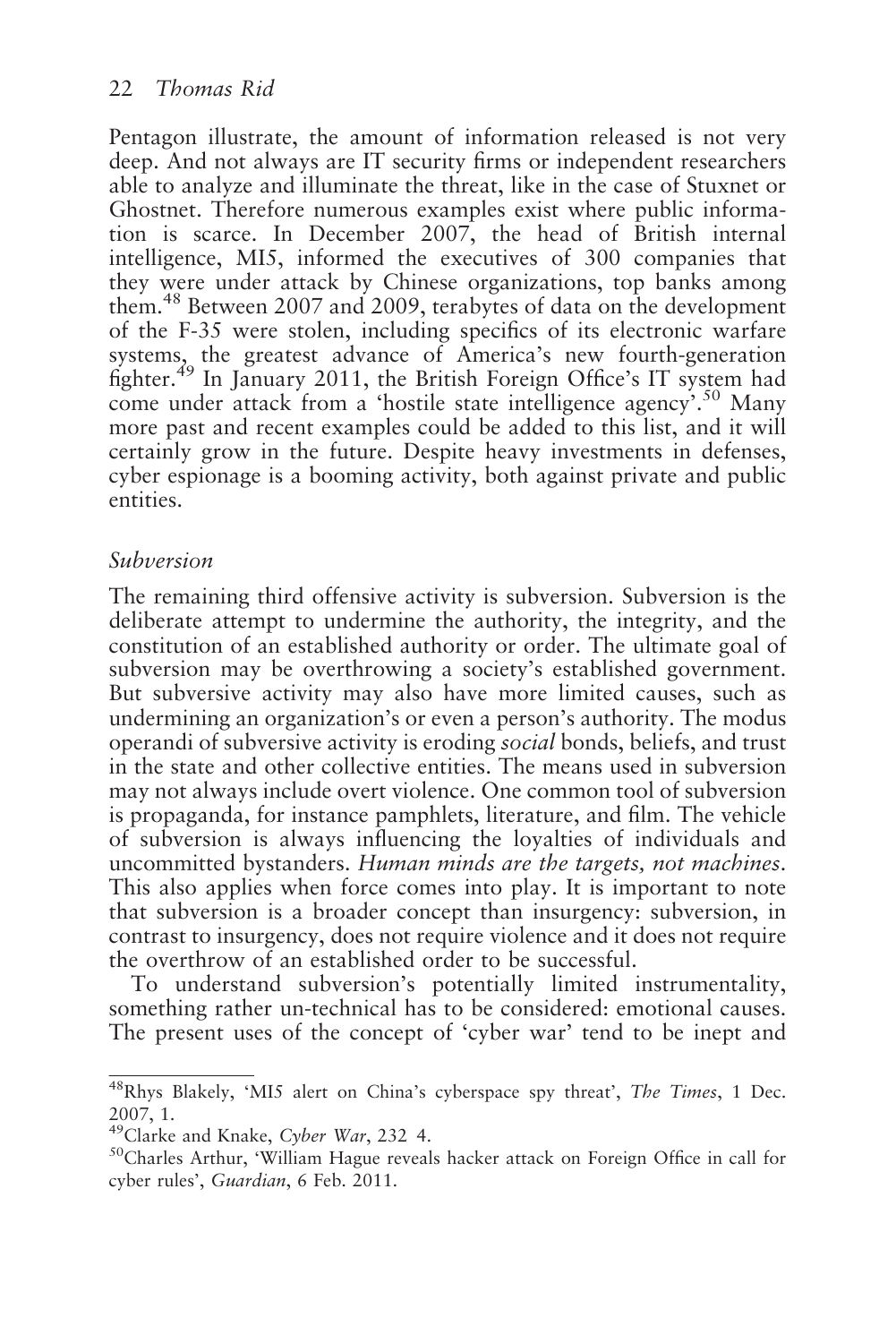imprecise. But other classic concepts of the study of war retain their relevance and pertinence for the study of cyber offenses. Clausewitz, and many other strategic thinkers, consistently highlighted the role of passions and emotions in conflict, be it regular or irregular conflict. 'The intensity of action', Clausewitz observed, 'is a function of the motive's strength that is driving the action.' That motive may be a rational calculation or it may be emotional indignation (Gemütserregung), he added. 'If power is meant to be great, the latter can hardly be missing.<sup>51</sup> Subversion, like insurgency, is driven by strong motives that mobilize supporters, volunteers, and activists – and, if violence comes into play, fighters and insurgents.

Another revered military thinker, David Galula, described the driving force behind an insurgent group as the cause. An insurgency's treasure would be a 'monopoly of a dynamic cause', wrote the French counterinsurgency expert in the  $1960s<sup>52</sup>$  But 50 years later, the demise of grand ideologies<sup>53</sup> and the rise of highly networked movements have altered the logic of dynamic causes. Not grand narratives, but highly specific issues are likely to mobilize a critical mass of enraged activists, if only temporarily. Non-attribution has lowered the costs and risks of activism – but it has also lowered the costs and risks of stopping activism again. Consequently the potential for subversion is changing: entering into subversive activity has become easier, but taking subversion a critical step further into the realm of actual politics, to successful insurgency and ultimately to governance, has become harder.<sup>54</sup> Three brief examples will illustrate this point.<sup>5</sup>

A highly insightful example for non-violent subversion is Anonymous, a loose and leaderless movement of activists. Supporters conceal their identities and unite around a self-defined cause, often promoting free speech and agitating against censorship. The movement's motto is frequently posted at the end of announcements: We are

<sup>&</sup>lt;sup>51</sup>'Die Energie des Handels drückt die Stärke des Motivs aus, wodurch das Handel hervorgerufen wird, das Motiv mag nun in einer Verstandesüberzeugung oder einer Gemütserregung seinen Grund haben. Die letztere darf aber schwerlich fehlen, wo sich eine große Kraft zeigen soll.' Clausewitz, Vom Kriege, 69.<br><sup>52</sup>David Galula, Counterinsurgency Warfare: Theory and Practice (New York: Praeger

<sup>1964), 71.</sup>

<sup>&</sup>lt;sup>53</sup>For a historical discussion of ideology's role in guerrilla war, see Walter Laqueur, Guerrilla. A Historical and Critical Study (Boston: Little, Brown 1976).<br><sup>54</sup>Thomas Rid and Marc Hecker, 'The Terror Fringe', *Policy Review* 158 (Dec./Jan.

<sup>2010), 3 19.</sup>

<sup>&</sup>lt;sup>55</sup>For a more exhaustive list of politically motivated cyber attacks, see Robin Gandhi, Anup Sharma, William Mahoney, William Sousan, Qiuming Zhu and Phillip Laplante, 'Dimensions of Cyber Attacks', IEEE Technology and Society Magazine (Spring 2011), 28 38.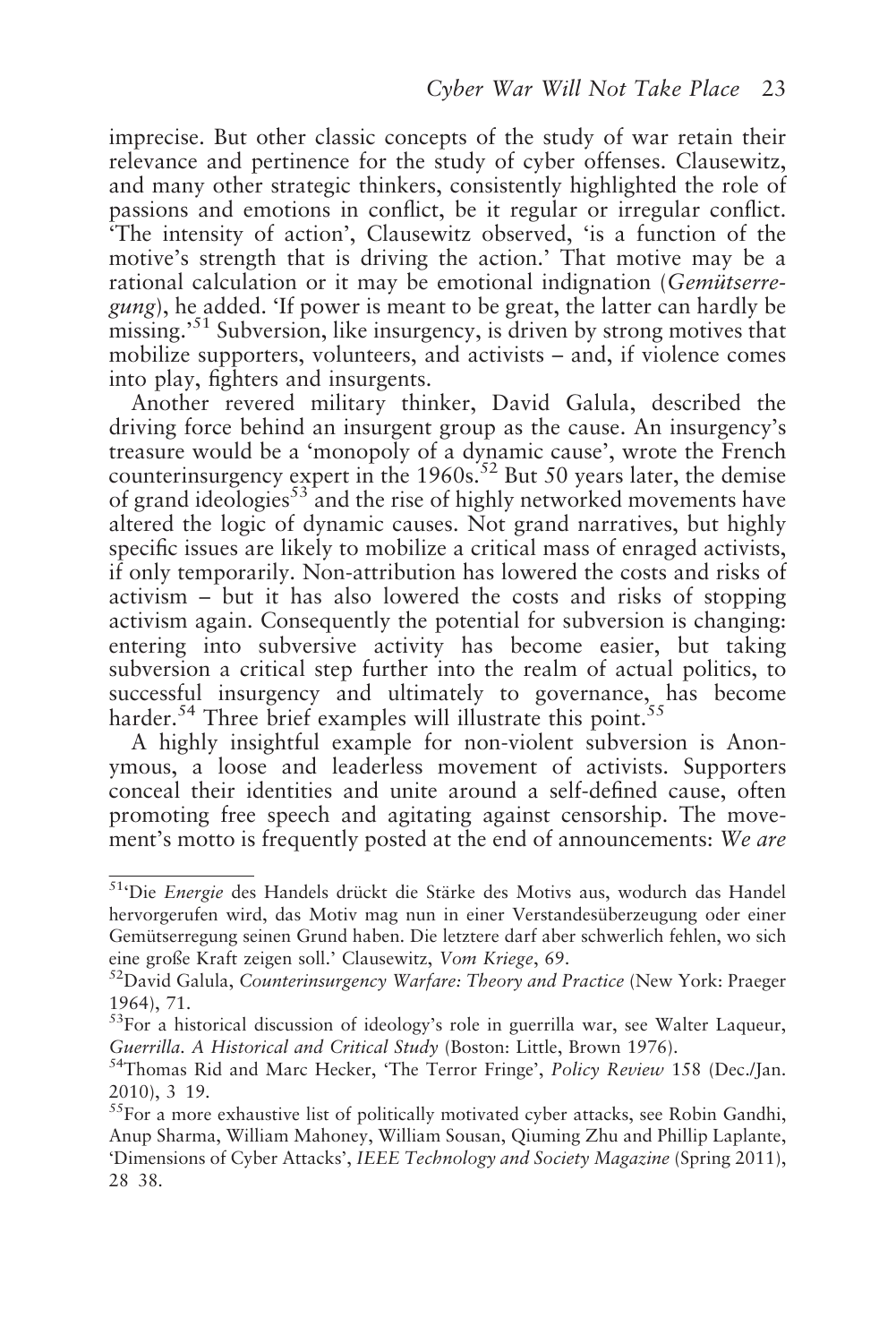Anonymous. We are Legion. We do not forgive. We do not forget. Expect us. The actions undertaken by Anonymous activists may have a political agenda or they may just be a crude form of entertainment.<sup>56</sup> Volunteers may be 'doing it for the lulz', as a phrase from internet culture has it. 'Lulz' is a concept related to the German idea of Schadenfreude, derived from a plural of 'lol', which stands for laughout-loud.57 An example of the latter was Anonymous' 'YouTube porn day', a concerted prankster raid on 20 May 2009 where hundreds of pornographic videos were defiantly uploaded to the popular videosharing site, allegedly to retaliate against the removal of music videos.<sup>58</sup>

The movement is best known for two high-profile political operations, although it has undertaken many more. Its first big campaign, known as 'Project Chanology', targeted the Church of Scientology and was launched on 21 January 2008 with a YouTube video that has since been viewed more than four million times.<sup>59</sup> When Scientology tried to censor the video, Anonymous activists reacted with DDoS attacks on Scientology's website as well as several waves of demonstrations in front of the sect's main centers worldwide, often wearing Guy Fawkes masks, adopted from the film V for Vendetta. The global turnout on some days was as high as 8,000 protesters. The campaign was widely covered in the international press.

A second example is Anonymous' perhaps most striking operation, a devastating assault on HBGary Federal, a technology security company. HBGary's clients included the US government and companies like McAfee. The firm with the tag-line *detecting tomorrow's malware* today had analyzed GhostNet and Aurora, two of the most sophisticated known threats. In early February 2011, Aaron Barr, then its chief executive officer (CEO), wanted more public visibility and announced that his company had infiltrated Anonymous and planned to disclose details soon. In reaction, Anonymous hackers infiltrated HBGary's servers, erased data, defaced its website with a letter ridiculing the firm with a download link to a leak of more than 40,000 of its emails to The Pirate Bay, took down the company's phone

<sup>56</sup>A good analysis of Anonymous is Adrian Crenshaw, 'Crude, Inconsistent Threat: Understanding Anonymous', *Irongeek.com*, 28 March 2011, <http://bitly.com/ e87PeA > .<br><sup>57</sup>An explanation and a good introduction into the sense of humor of that subculture is

at <http://ohinternet.com/Lulz>.<br><sup>58</sup>In a video titled *Jonas Brother Live On Stage*, a viewer commented: 'I'm 12 years old and what is this?' The phrase, quoted in a BBC story, went on to become an Internet meme. Siobhan Courtney, 'Pornographic videos flood YouTube', BBC News, 21 May 2009.

 $59<$ www.youtube.com/watch?v=JCbKv9yiLiQ>.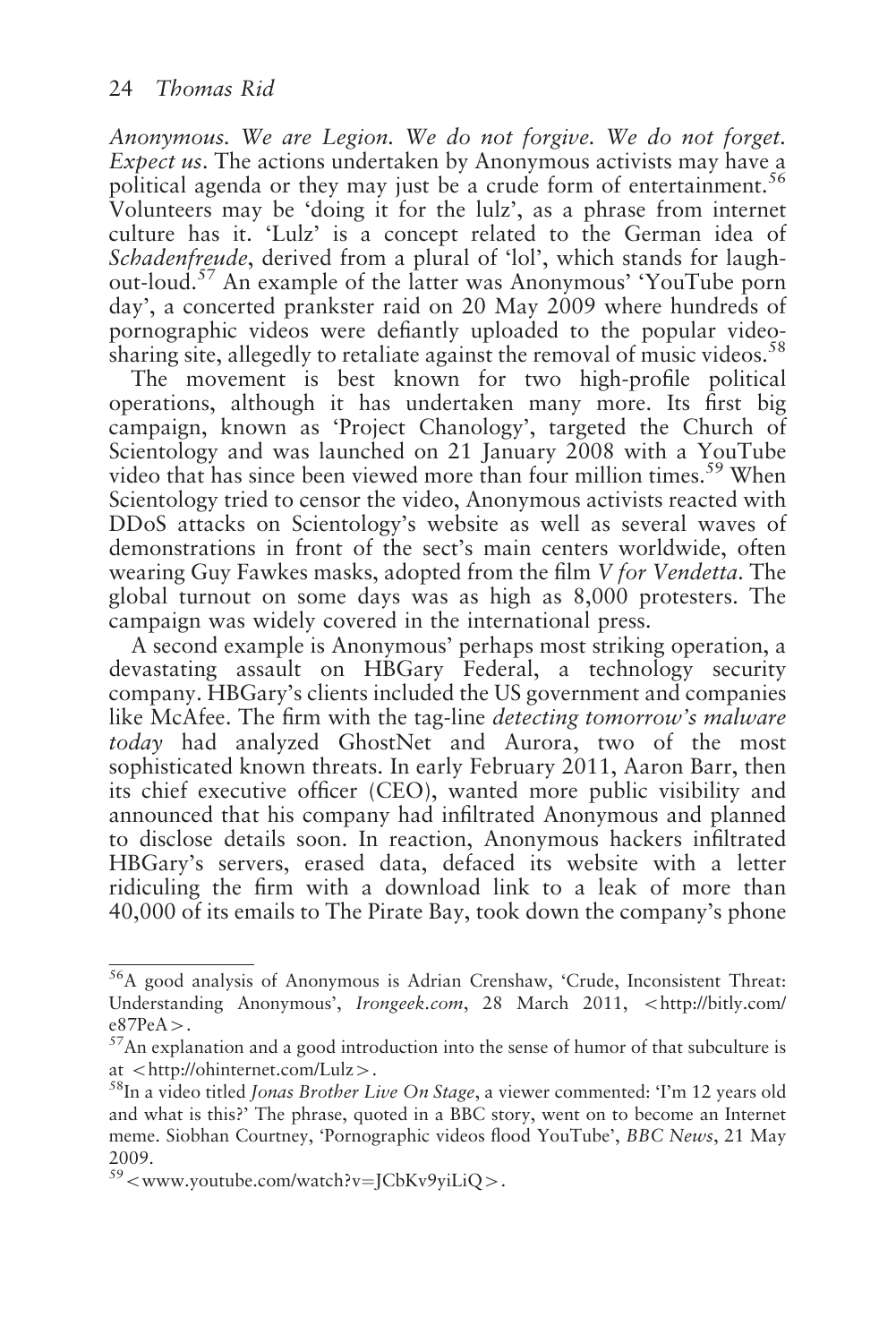system, usurped the CEO's twitter stream, posted his social security number, and clogged up fax machines.<sup>60</sup> Anonymous activists had used a number of methods, including SQL injection, a code injection technique that exploits faulty database requests. 'You brought this upon yourself. You've tried to bite the Anonymous hand, and now the Anonymous hand is bitch-slapping you in the face', said the letter posted on the firm's website.<sup>61</sup> The attack badly pummeled the security company's reputation.

The 'Anon' movement and several assorted splinter-groups, such as LulzSec or AntiSec, have subsequently gained notoriety and attracted significant media attention. The best-known attacks successfully targeted the FBI, the CIA, the Navy as well as American government contractors such as Booz Allen Hamilton, IRC Federal, ManTech, and even the British tabloid *The Sun*. As a result, several mostly young hackers were arrested worldwide. The sophistication of their attacks, it should be noted, remains limited as the attackers were mainly going after 'low hanging fruit'.<sup>62</sup> The specific causes that motivated the activists were as varied and fickle as the attacks themselves.

Other examples of subversion were the politically motivated DDoS attacks in Estonia and Georgia. On the one hand the target of these attacks had a social dimension: cutting the information flow between governments, the media, and its citizens, thus undermining citizens' trust in their leaders' authority and competence. On the other hand the way these attacks were executed had a stronger social dimension: many of the predominantly Russian patriotic hackers, 'hacktivists', or 'script kiddies' who voluntarily downloaded a relatively primitive attack code did so for emotional reasons, because they were outraged by what they saw as anti-Russian policies, perhaps because they wanted to impress peers. Pulling off such an attack is relatively simple, requiring 'just a lot of people getting together and running the same tools on their home computers,' wrote Jose Nazario of Arbor Networks about the Estonia incident.<sup>63</sup> Steven Adair of Shadow Server concluded, 'The average user

<sup>60</sup>Peter Bright, 'Anonymous speaks: the inside story of the HBGary hack', Ars

Technica, 15 Feb. 2011.<br><sup>61</sup>Anonymous, 'This Domain Has Been Seized ...', archived at <http://bitly.com/ hWvZXs>.<br><sup>62</sup>See 'AnonyLulzyAntiSec, Just What Have You Done for Us Lately?,' *Krypt3ia*, 22

July 2011, <http://bitly.com/qQJwiu><br><sup>63</sup>Charles Clover, 'Kremlin backed group behind Estonia cyber blitz', *Financial Times*,

<sup>11</sup> March 2009. See also Jose Nazario, 'Politically Motivated Denial of Service Attacks', in Christian Czosseck and Kenneth Geers (eds), The Virtual Battlefield, (Amsterdam; Washington, DC: IOS Press 2009), 163 81.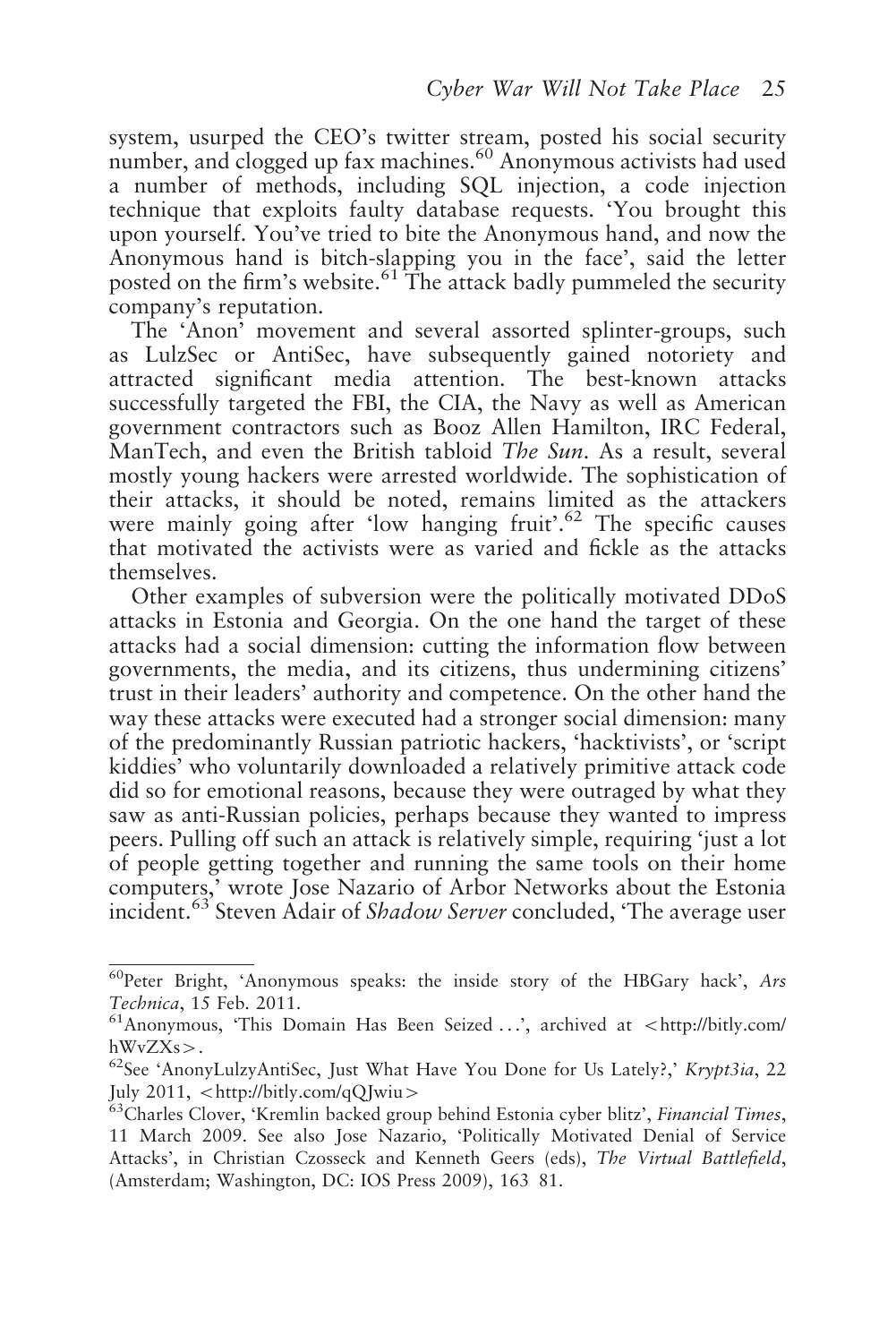is now getting involved and helping to attack Georgian websites.' He dubbed this the 'grass roots effect' of cyber attacks. $64$ 

Another such example is the tussle between Israeli and Arab activists that played out during Operation 'Cast Lead' in January 2009. Many Israeli websites, often from small companies, were defaced during the short war. One simple pro-Palestinian attack tool was named after Mohammad al-Durra, a Palestinian child allegedly killed by Israeli soldiers in 2000. One notable pro-Israeli initiative was a voluntary botnet, 'Help Israel Win', which allowed individuals to voluntarily delegate control of their computers to the botnet server after downloading the 'Patriot DDoS tool', which ran in a personal computer's background while autonomously updating the client with addresses to target. The Israeli voluntary botnet was organized, according to the website's description, by 'a group of students who are tired of sitting around doing nothing while the citizens of Sderot and the cities around the Gaza Strip are suffering.'65 In Estonia, Georgia, and Israel, riots and demonstrations were practically extended into cyberspace, even if the volunteers did not always act without the assistance of more skilled individuals.<sup>66</sup> In such situations, participation and (relatively) easy handling of the technology that enables participation maybe be even more significant than the sophistication of these technologies. The global jihad took this dynamic a step further.

The Internet, social media and the spread of mobile phones with video cameras had a profound effect on subversion, including subversive violence, insurgency, and even terrorism. Political violence in the twenty-first century, especially the global jihadi movement, has become an Internet-enhanced phenomenon. For jihadis, cyberspace is neither just target nor weapon, but an essential platform. That platform is used to reach out to external audiences both hostile and friendly. But more importantly it is a vehicle for internal debate and cohesion. On extremist forums, social dynamics and ideological debates among acolytes take center stage, not achieving technical prowess. Know-how of bomb-making techniques, complete with details and educational videos, are also available online. But virtual training camps cannot replace brick-and-mortar training camps, and when such substitutes were tried, the technological sophistication of attacks has dropped. Online instructional material is less important for the terrorist

<sup>&</sup>lt;sup>64</sup>Steven Adair, 'Georgian Attacks: Remember Estonia?', Shadow Server, 13 Aug. 2008.

<sup>&</sup>lt;sup>65</sup>See also Jeffrey Carr, 'Project Grey Goose Phase II Report', GreyLogic, 20 March 2009, Chapter 2.

<sup>&</sup>lt;sup>66</sup>Rain Ottis, 'From Pitchforks to Laptops: Volunteers in Cyber Conflicts', Conference on Cyber Conflict Proceedings (2010).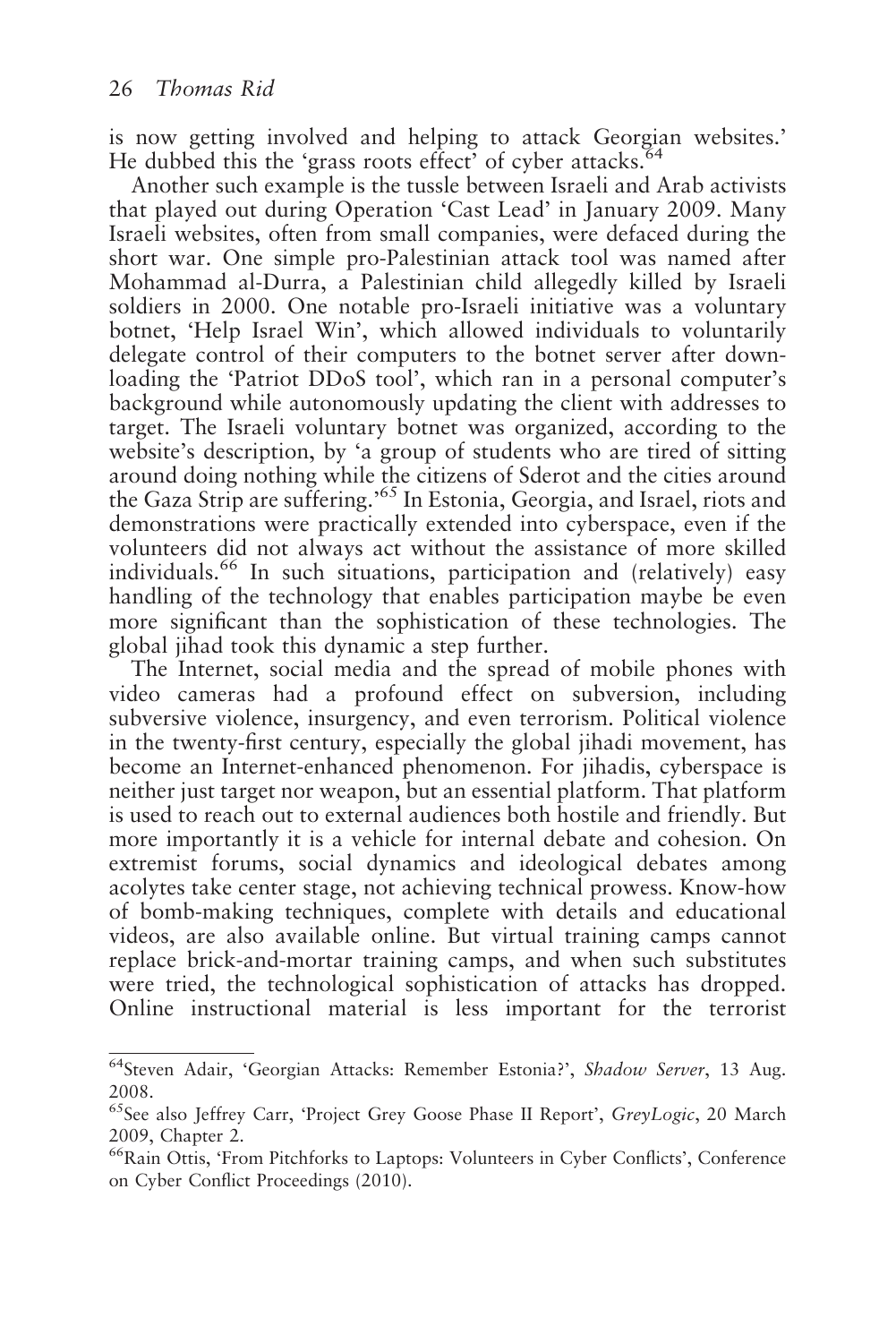movement's continuity than the ideological discussion of the various causes of resistance under the banner of jihad. Jihadism's web presence, in short, keeps alive a strong cause at the fringe with a persistent and stable following, albeit a small one.

An instructive counter-example is the Arab Spring of 2011. Initially the Arab youth movements that threatened the established order in Tunisia, Egypt, Libya, Syria, Yemen and elsewhere also had a web presence on social media platforms – but combined with a strong cause in the mainstream of their societies with a fast-growing following. Once the initial spark started a larger political movement, street protests gained a revolutionary dynamic that could barely be stopped, neither by shutting down the web nor by the state's security forces.

#### **Conclusion**

The levels of technical and social sophistication required for sabotage and subversion are inversely related. At closer inspection the required technical prowess increases from subversion, to espionage, to sabotage. The inverse applies to the required social mobilization: the mobilization of popular support is essential for subversion, perhaps helpful in espionage, and largely irrelevant for sabotage. Successful sabotage is primarily a function of the quality of the attacker's technical sophistication and the available intelligence; successful subversion is primarily a function of the quantity of supporters mobilized by the strength of political ideas and social causes. This analysis leads to three conclusions that stand in contradiction to the prophecies of cyber war.

The first conclusion is about subversion. In the past and present, not high-tech but low-tech has been more likely to lead to an escalation of violence, instability, and ultimately even war. In the twenty-first century, the one type of political offence with the greatest potential to unleash instability and violence may not be technologically highly sophisticated sabotage, but technically rather primitive subversion. Yet the Internet facilitates an unexpected effect: specific social and political causes may persist in subcultures and niche groups, either temporarily or over an extended time, either violently or non-violently – and they may never cease attracting followers yet never go mainstream. These movements may be cause-driven to a significant extent, and less dependent on leaders, organization, and mass support than classical insurgent groups. Weak causes become stronger in the sense that they garner enough support to persist over an extended period of time, constantly maintaining a self-sufficient, self-recruiting, but also selflimiting number of supporters and activists.

The second finding concerns more sophisticated cyber offenses. Conventional wisdom holds that cyberspace turns the offense/defense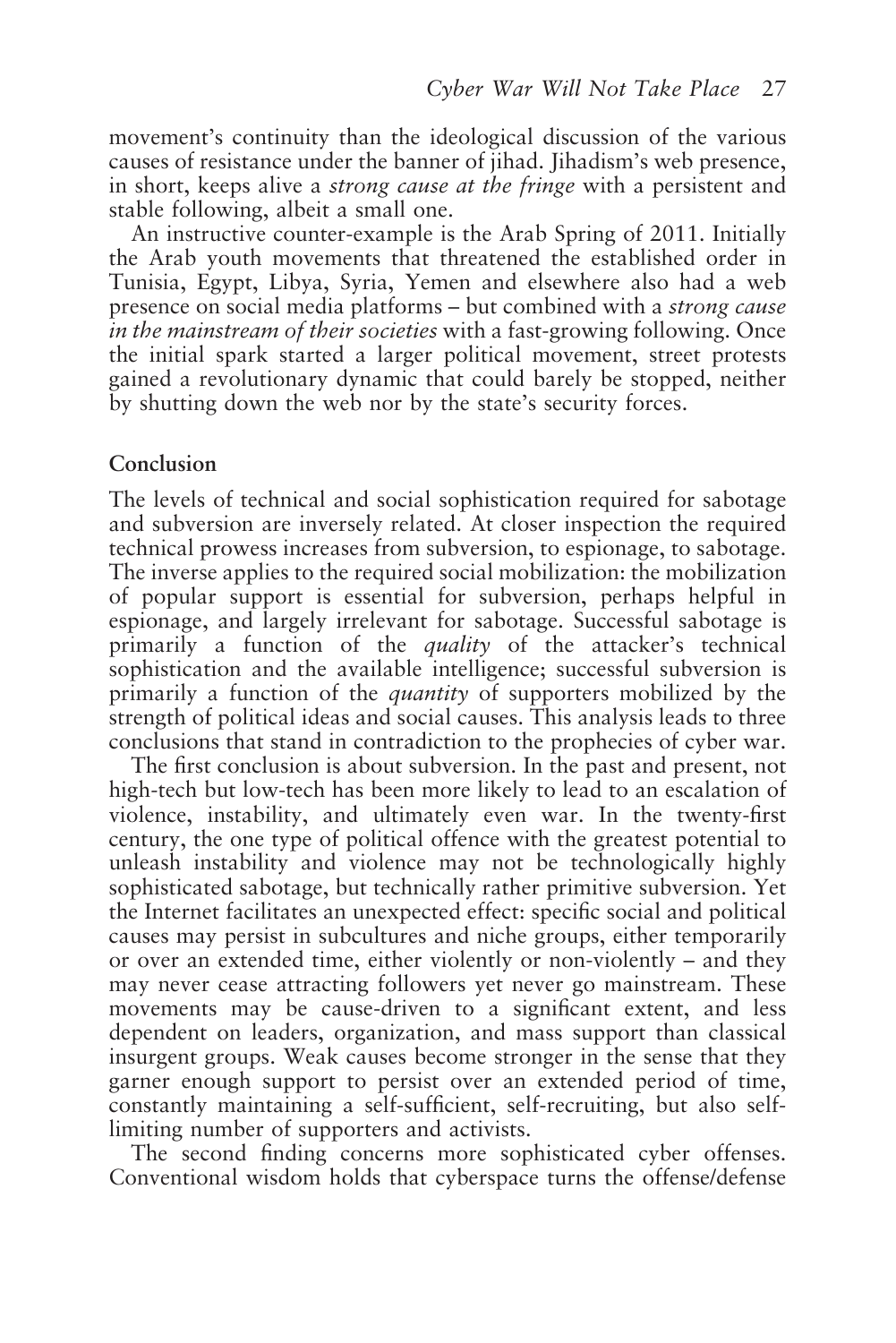balance on its head by making attacking easier and more cost-effective while making defending harder and more resource-intense. Cyber attack, the standard argument goes, increased the attacker's opportunities and the amount of damage to be done while decreasing the risks (sending special code is easier than sending special forces).<sup>67</sup> Hence expect more sabotage and more saboteurs. This may have it exactly wrong: quality matters more than quantity. The number of actors that are able to pull off an offensive and complex Stuxnet-class sabotage operation is likely to be smaller than commonly assumed. Cyber sabotage can be more demanding than the brick-and-mortar kind, even if the required resources are dwarfed by the price of complex conventional weapon systems.<sup>68</sup> Vulnerabilities have to be identified before they can be exploited; complex industrial systems need to be understood first; and a sophisticated attack vehicle may be so fine-tuned to one specific target configuration that a generic use may be difficult or impossible (consider a highly sophisticated rocket that can only be fired against one single target and at nothing else, even if some of its components may be reused).<sup>69</sup> What follows may be a new trend: the level of sophistication required to find an opportunity and to stage a successful cyber sabotage operation is rising. The better the protective and defensive setup of complex systems, the more sophistication, the more resources, the more skills, the more specificity in design, and the more organization is required from the attacker. Only very few sophisticated strategic actors may be able to pull off top-range computer sabotage operations.

The third conclusion is about defenses. The world's most sophisticated cyber forces have an interest in openness if they want to retain their edge, especially on the defensive. The precise offensive capabilities of the United States but also of other countries like Israel, France, China or North Korea are highly classified. There is much reason to assume that many spying operations are unknown to the victim. Even sabotage through logic bombs may have been already prepared without the knowledge of the defender. There may even be an incentive for governments as well as large firms to hide the true extent of cyber

<sup>&</sup>lt;sup>67</sup>See for instance, Martin Libicki, Cyberdeterrence and Cyberwar (Santa Monica, CA: RAND Corporation 2009), 32 3.

<sup>68</sup>Ralph Langner, 'A declaration of bankruptcy for US critical infrastructure protection', The Last Line of Cyber Defense, 3 June 2011.<br><sup>69</sup>See Roberta Stempfley and Sean McGurk, Testimony, US House of Representatives,

Committee on Energy and Commerce, 26 July 2011, 7, '[S]ophisticated malware of this type potentially has the ability to gain access to, steal detailed proprietary information from, and manipulate the systems that operate mission critical processes within the nation's infrastructure.'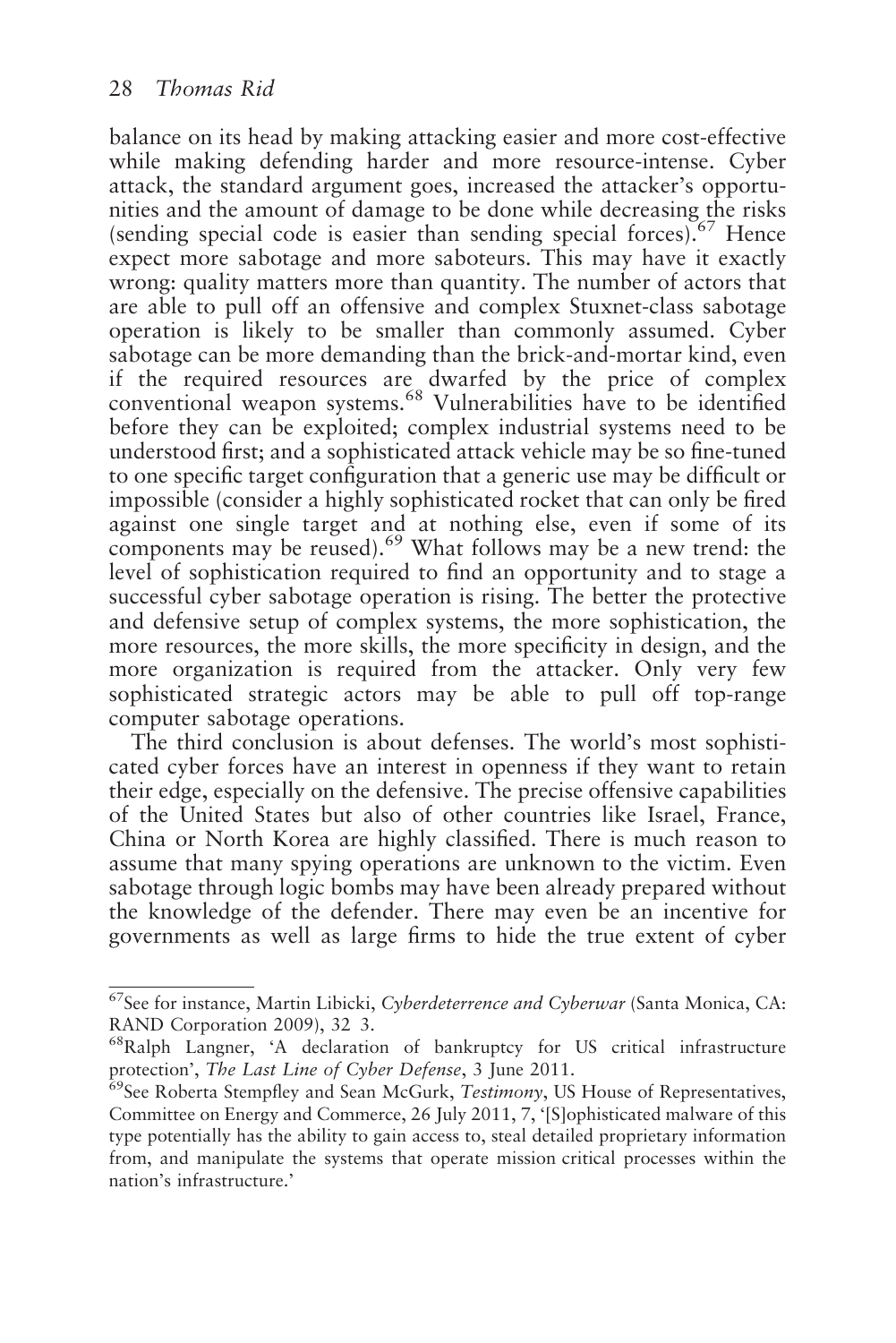attacks, if they come to their attention, lest they would expose their vulnerabilities and damage their reputation as a place for secure investment. But cyber defenses of the most sophisticated countries should be more transparently presented. Only openness and oversight can expose and reduce weaknesses in organization, priorities, technology, and vision.

This article argued that the world never experienced an act of cyber war, which would have to be violent, instrumental, and – most importantly – politically attributed. No attack on record meets all of these criteria. Instead, the last decade saw increasingly sophisticated acts of network-enabled sabotage, espionage, and subversion. These activities can of course support military operations, and they have been used for that purpose for centuries. But the question is if a trend is leading to inevitable acts of stand-alone cyber war, with code as the main weapon, not as an auxiliary tool that is nice to have.

In the 1950s and 1960s, when Giraudoux was translated into English, the world faced another problem that many thought was inevitable: nuclear exchange. Herman Kahn, Bill Kaufmann, and Albert Wohlstetter were told that nuclear war could not be discussed publicly, as Richard Clarke pointed out in his alarmist book, Cyber War. He rightly concluded that as with nuclear security, there should be more public discussion on cyber security because so much of the work has been stamped secret. But in many ways the comparison between nuclear war and cyber conflict, although often made, is misplaced and problematic. This should be obvious when the Pearl Harbor comparison or the Hiroshima-analogy is given a second thought: unlike the nuclear theorists in the 1950s, cyber war theorists of the 2010s have never experienced the actual use of a deadly cyber weapon, let alone a devastating one like Little Boy. There was no and there is no Pearl Harbor of cyber war. Unless significantly more evidence and significantly more detail are presented publicly by more than one agency, we have to conclude that there will not be a Pearl Harbor of cyber war in the future either.<sup>70</sup> Then the heading of this article should not be understood with Giraudoux's sense of fine irony, but literally. Needless to say, Cassandra could still have the last word.

 $70$ In May 2011, the Obama White House stressed deterrence in cyberspace and made clear that 'certain hostile acts conducted through cyberspace' could trigger a military response by America (in using 'all necessary means', the document explicitly included military means). But the White House did not make clear what certain hostile acts (p. 14) or 'certain aggressive acts in cyberspace' (p. 10) actually mean, Barack Obama, International Strategy for Cyberspace (Washington, DC: White House, May 2011).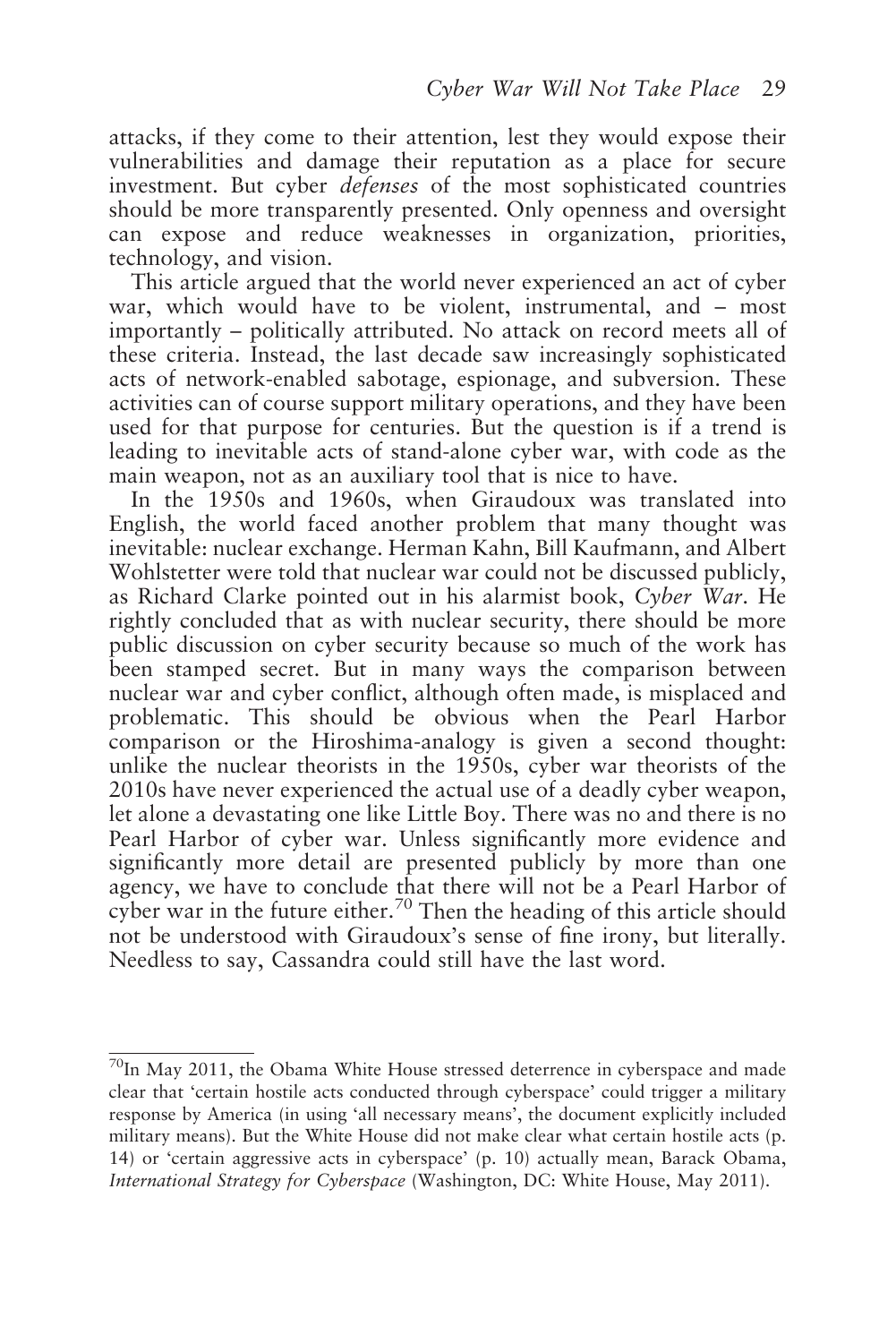## Acknowledgements

The author would like to thank David Betz, Peter McBurney, Tim Stevens and an anonymous reviewer for their helpful comments and the Institute for Advanced Study at Konstanz University for their support.

## Notes on Contributor

Thomas Rid is a Reader in War Studies at King's College London and a non-resident fellow at the Center for Transatlantic Relations at the School for Advanced International Studies (SAIS), Johns Hopkins University, Washington, DC. In 2009/2010, Rid was a visiting scholar at the Hebrew University and the Shalem Center in Jerusalem. From 2006 to 2009 he worked at the Woodrow Wilson Center and the RAND Corporation in Washington, and at the Institut français des relations internationales in Paris. Rid published three books, Understanding Counterinsurgency (Routledge 2010, co-edited with Tom Keaney), War 2.0 (Praeger 2009, with Marc Hecker) and War and Media Operations (Routledge 2007). More at http://thomasrid.org

#### Bibliography

Adair, Steven, 'Georgian Attacks: Remember Estonia?', Shadow Server, 13 Aug. 2008.

- Adee, Sally, 'The Hunt for the Kill Switch', IEEE Spectrum, May 2008.
- Arquilla, John and David Ronfeldt, 'Cyberwar is Coming!', Comparative Strategy 12/2 (1993), 141 65.
- Arthur, Charles, 'William Hague reveals hacker attack on Foreign Office in call for cyber rules', Guardian, 6 Feb. 2011.
- Blakely, Rhys, 'MI5 alert on China's cyberspace spy threat', The Times, 1 Dec. 2007.
- Bright, Peter, 'Anonymous speaks: the inside story of the HBGary hack', Ars Technica, 15 Feb. 2011.
- Broad, William J., John Markoff and David E. Sanger, 'Israeli test on worm called crucial in Iran nuclear delay', New York Times, 16 Jan. 2011, A1.
- Carr, Jeffrey, 'Project Grey Goose Phase II Report', GreyLogic, 20 March 2009, Chapter 2.
- Clarke, Richard A. and Robert K. Knake, Cyber War (New York: Ecco 2010).
- Clausewitz, Carl von, Vom Kriege (Berlin: Ullstein 1832, 1980).
- Clover, Charles, 'Kremlin backed group behind Estonia cyber blitz', Financial Times, 11 March 2009.
- Courtney, Siobhan, 'Pornographic videos flood YouTube', BBC News, 21 May 2009.
- Crenshaw, Adrian, 'Crude, Inconsistent Threat: Understanding Anonymous', Irongeek.com, 28 March 2011, <http://bitly.com/e87PeA>.
- Daniel, Lisa, 'Panetta: Intelligence Community Needs to Predict Uprisings', American Forces Press Service, 11 Feb. 2011.
- Deibert, Ron and Rafal Rohozinsky, Tracking Ghostnet (Toronto: Munk Centre for International Studies 2009).
- Dinstein, Yoram, 'Computer Network Attacks and Self Defense', International Law Studies 76 (2002), 99 120.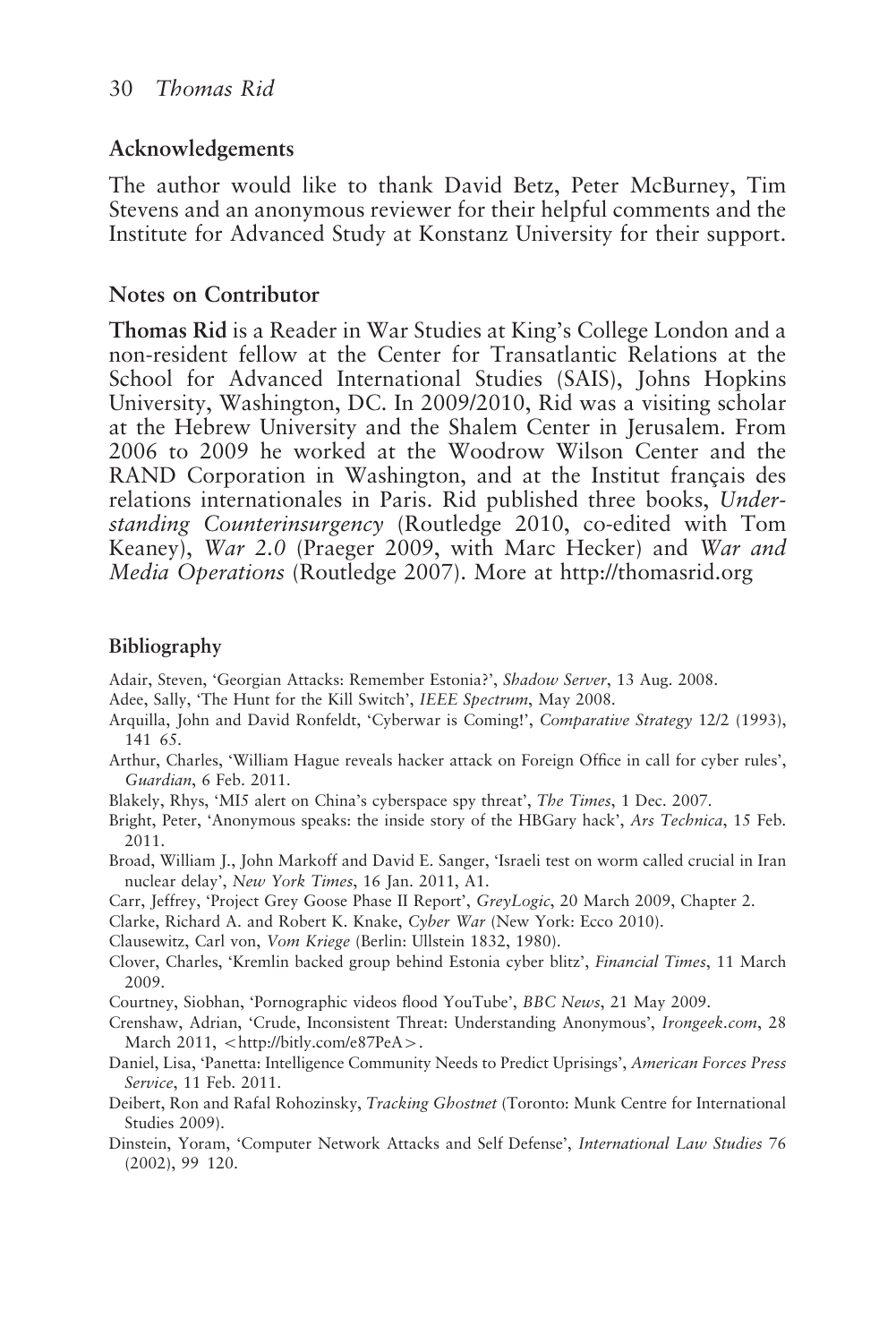- Espiner, Tim, 'Estonia's cyberattacks: lessons learned, a year on', ZDNet UK, 1 May 2008.
- Evron, Gadi, 'Battling Botnets and Online Mobs', Science & Technology (Winter/Spring 2008), 121 8.
- Evron, Gadi, 'Authoritatively, Who was Behind the Estonian Attacks?' Darkreading, 17 March 2009.
- Falliere, Nicolas, Liam O. Murchu and Eric Chien, W32.Stuxnet Dossier. Version 1.4 (Symantec 2011).
- Fulghum, David A., Robert Wall and Amy Butler, 'Cyber Combat's First Shot', Aviation Week & Space Technology 167, 16 Nov. 2007, 28 31.
- Fulghum, David A., Robert Wall and Amy Butler, 'Israel Shows Electronic Prowess', Aviation Week & Space Technology 168, 25 Nov. 2007.
- Galula, David, Counterinsurgency Warfare: Theory and Practice (New York: Praeger 1964).
- Gandhi, Robin, Anup Sharma, William Mahoney, William Sousan, Qiuming Zhu and Phillip Laplante, 'Dimensions of Cyber Attacks', IEEE Technology and Society Magazine (Spring 2011), 28 38.
- Gibbs, Jack P., 'Deterrence Theory and Research', in Gary Melton, Laura Nader and Richard A. Dienstbier (eds), Law as a Behavioral Instrument (Lincoln: Univ. of Nebraska Press 1986).
- Giraudoux, Jean, Tiger at the Gates [La Guerre De Troie N'aura Pas Lieu], translated by Christopher Fry (New York: Oxford University Press 1955).
- Graham, Bradley, 'Hackers attack via Chinese web sites', Washington Post, 25 Aug. 2005.
- Gross, Michael Joseph, 'A declaration of cyber war', Vanity Fair, April 2011.
- Hayden, Michael V., 'The Future of Things Cyber', Strategic Studies Quarterly 5/1 (Spring 2011), 3 7.
- Langner, Ralph, 'What Stuxnet is All About', The Last Line of Cyber Defense, 10 Jan. 2011.
- Langner, Ralph, 'Matching Langner's Stuxnet analysis and Symantec's dossier update', The Last Line of Cyber Defense, 21 Feb. 2011.
- Langner, Ralph, 'Cracking Stuxnet', TED Talk, March 2011.
- Langner, Ralph, 'A declaration of bankruptcy for US critical infrastructure protection', The Last Line of Cyber Defense, 3 June 2011.
- Laqueur, Walter, Guerrilla: A Historical and Critical Study (Boston: Little, Brown 1976).
- Libicki, Martin, Cyberdeterrence and Cyberwar (Santa Monica, CA: RAND Corporation 2009).
- Lynn,William J., 'Defending a New Domain', Foreign Affairs 89/5 (2010), 97 108.
- Mahnken, Thomas G., 'Cyber War and Cyber Warfare', in Kristin Lord and Travis Sharp (eds), America's Cyber Future: Security and Prosperity in the Information Age, Vol. 2, (Washington, DC: CNAS 2011), 53 62.
- Markoff, John, 'A silent attack, but not a subtle one', New York Times, 26 Sept. 2010.
- Medetsky, Anatoly, 'KGB veteran denies CIA caused '82 blast', Moscow Times, 18 March 2004.
- Nakashima, Ellen and Brian Krebs, 'Contractor blamed in DHS data breaches', Washington Post, 24 Sept. 2007, p.A1.
- National Transportation Safety Board, 'Pipeline Rupture and Subsequent Fire in Bellingham, Washington, June 10, 1999', Pipeline Accident Report NTSB/PAR 02/02 (Washington DC, 2002).
- Nazario, Jose, 'Politically Motivated Denial of Service Attacks', in Christian Czosseck and Kenneth Geers (eds) The Virtual Battlefield (Amsterdam/Washington DC: IOS Press 2009), 163 81.
- Obama, Barack, International Strategy for Cyberspace (Washington DC: White House, May 2011).
- Ottis, Rain, 'From Pitchforks to Laptops: Volunteers in Cyber Conflicts', Conference on Cyber Conflict Proceedings (2010).
- Reed, Thomas C., At the Abyss (New York: Random House 2004).